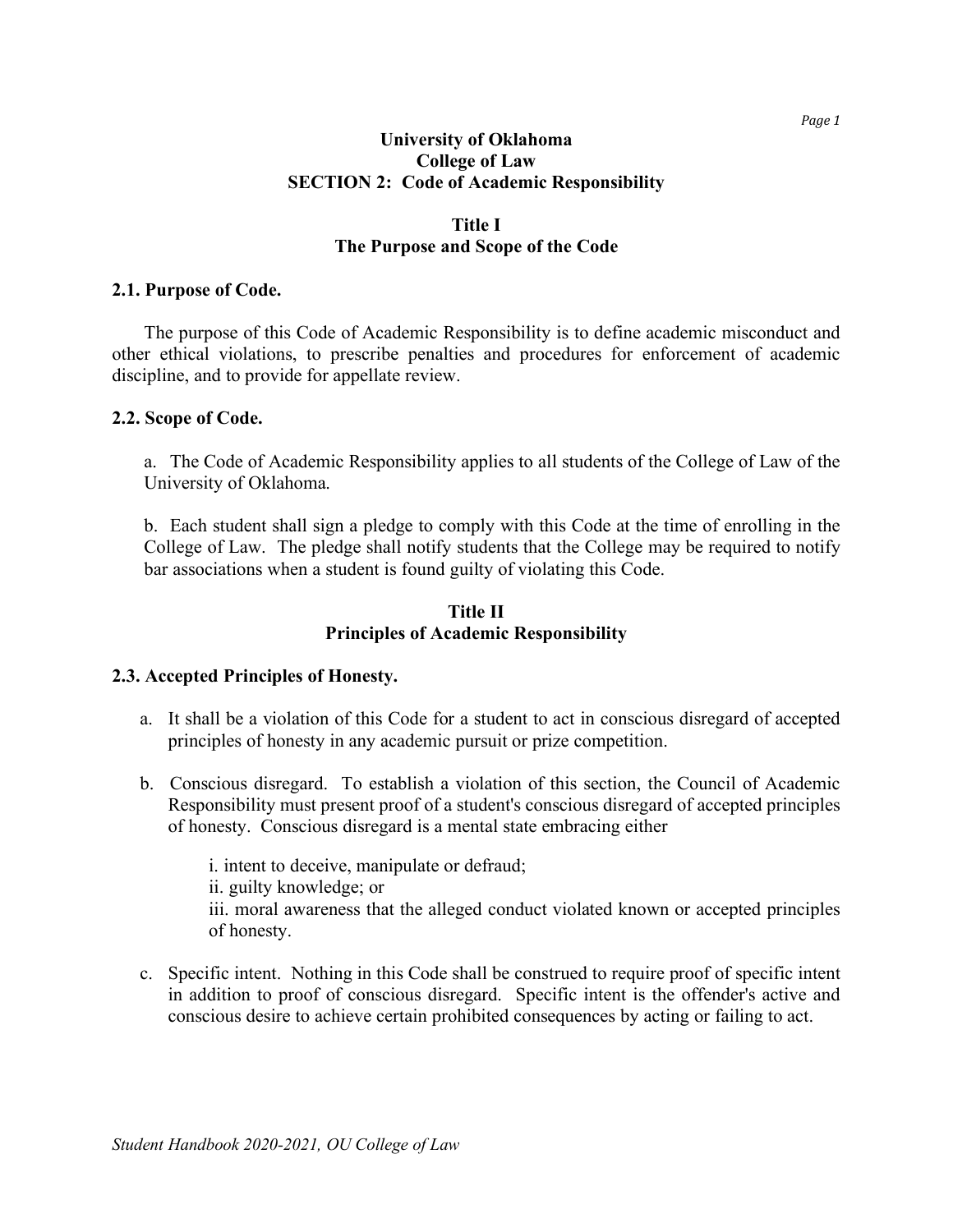d. Proof of conscious disregard. Nothing in this Code shall be construed to require a confession by the accused or any other direct evidence of conscious disregard, which may be inferred from the conduct of the accused and other circumstantial evidence.

#### **Commentary to § 2.3 Definition of principles of honesty**

Fraud and dishonest conduct appear in many forms. Legislatures and courts have avoided attempts to provide fixed and comprehensive definitions of fraudulent conduct, in part because the term "fraud" is not definable except in the most general terms and usually by reference to the state of mind of the person accused of dishonesty. In the words of the Supreme Court of Oklahoma, Singleton v. LePak, 425 P.2d 974 (Okla. 1967):

> Fraud is a generic term, which embraces all the multifarious means which human ingenuity can devise and all resorted to by one individual to get an advantage over another. No definite and invariable rule can be laid down as a general proposition defining fraud, as it includes all surprise, trick, cunning, dissembling and unfair ways by which another is cheated. . . .

*Id*. at 978 (quoting Bigpond v. Mutaloke, 105 P.2d 408 (Okla. 1940)). *See also, e.g.*, Commonwealth v. Monumental Properties, 329 A.2d 812 (Pa. 1974); Barquis v. Merchants Collection Ass'n, 496 P.2d 817, 830 (1972) (sweeping legislative ban on fraud and deception is designed "to enable judicial tribunals to deal with the innumerable 'new schemes which the fertility of man's invention would contrive'") (quoting American Philatelic Soc'y v. Claibourne, 46 P.2d 135, 140 (1935)); Kugler v. Romain, 279 A.2d 640 (N.J. 1971).

As a result, no comprehensive list of such principles is possible. The following examples are designed to provide fair notice to the student of the College of Law of the breadth and scope of the Code's prohibitions against dishonesty. A student is presumed to have guilty knowledge or moral awareness by engaging in the conduct listed below:

- a. No student shall give, secure or exchange any information about the contents of or answers to an examination, in advance of or during such examination, except as authorized by the instructor.
- b. No student shall consult books, papers, computer files, other electronic data or notes of any kind during an examination, except as authorized by the instructor.
- c. A student who has taken an examination and a student who will take that same examination may not discuss its contents with each other.
- d. A student may not retain a copy of any examination for the purpose of preserving questions for use by another student, except as expressly authorized by the instructor; nor may a student take notes during an examination on the contents of an essay or objective examination for the purpose of preserving questions for use by another student, except as expressly authorized by the instructor.
- e. No student shall fail to stop writing an examination with knowledge that the time allotted for writing the examination has elapsed.
- f. No student shall hide, steal or mutilate any materials belonging to the library, the University, another student, a faculty member or other member of the law school or university community.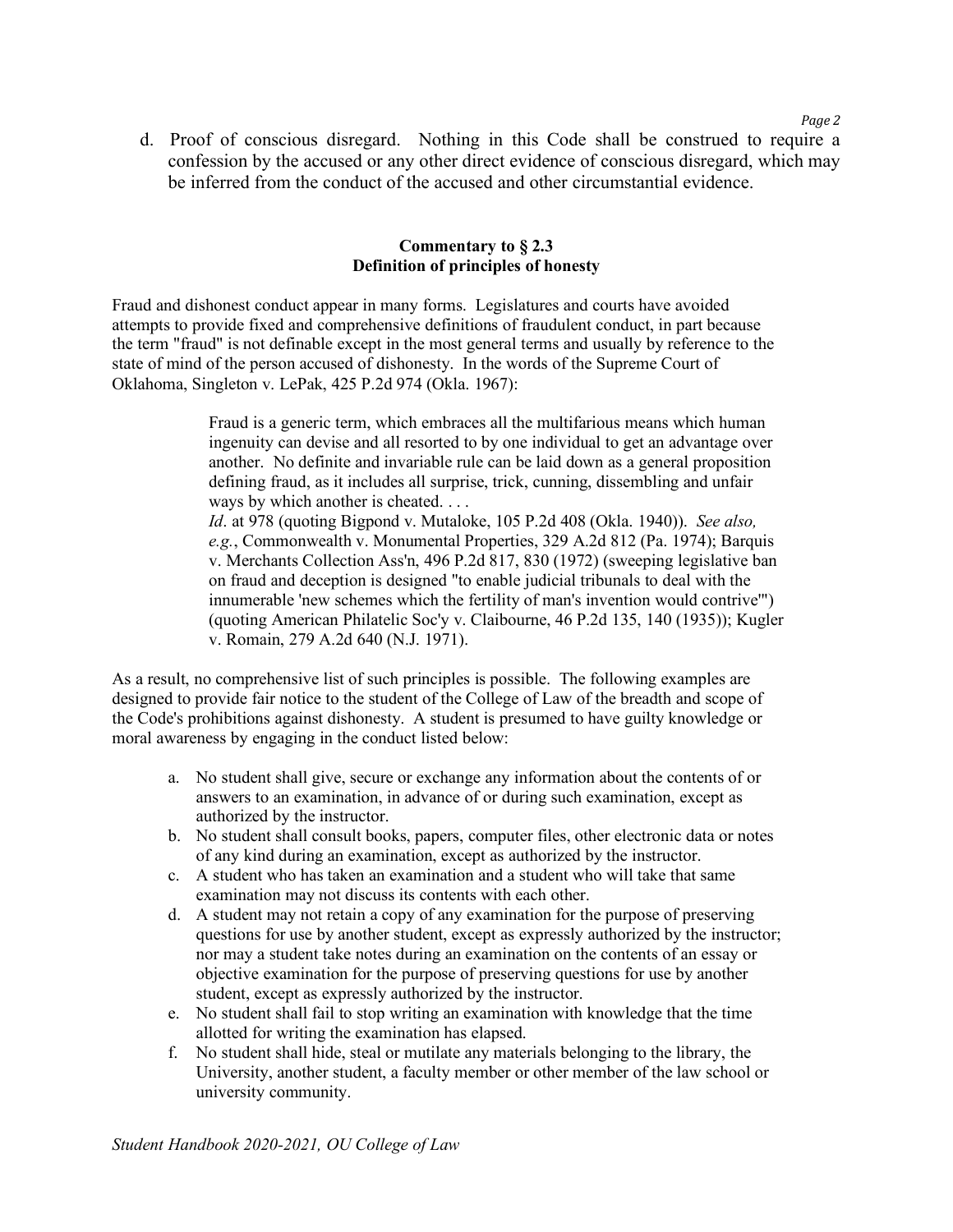- g. No student shall submit plagiarized work in an academic pursuit or prize competition (plagiarism being the incorporation of written work, either word for word or in substance from any work of another, unless the student writer credits the original author and identifies the original author's work with quotation marks, notes or other appropriate written designation).
- h. No student shall make any material misrepresentation to faculty or administration respecting law school matters.
- i. A student shall not falsely accuse another student of violating this Code, either with knowledge that the accusation is false or in reckless disregard of the accusation's truth.
- j. A student may not offer for credit any work prepared by another.
- k. A student may not offer for credit work that has been previously offered for credit, except as authorized by the instructor.
- l. A student may not offer for credit work prepared in collaboration with another, except as authorized by the instructor.
- m. A student may not take an examination for another student, nor may a student permit his or her own examination to be taken by another.
- n. A student may not invade the security maintained for the preparation and storage of examinations.
- o. A student who learns that he or she has come in contact with an examination subject to security must immediately inform the Dean or Associate Dean for Academics or the instructor.
- p. A student shall not falsify attendance sheets.
- q. A student shall not sign an attendance sheet for another student.
- r. A student shall not use Lexis, Westlaw or other library services for unauthorized work or activities.

#### **Conscious disregard & scienter**

The requirement of conscious disregard is intended to be identical to the legal requirement of scienter as commonly defined. *See, e.g.*, DAVID WALKER, OXFORD COMPANION TO THE LAW 1107 (1980) (defining scienter as "knowingly"); Aaron v. Securities and Exchange Comm'n, 446 U.S. 680, 686 n.5 (1980) (scienter means "a mental state embracing intent to deceive, manipulate, or defraud"). The term "conscious" often has a similar meaning. RANDOM HOUSE DICTIONARY OF THE ENGLISH LANGUAGE (1968) defines "conscious" to mean "2. fully aware of or sensitive to something. . . . 4. known to oneself; felt: conscious guilt. 5. aware of what one is doing: a conscious liar. . . . 8. Obs. inwardly sensible of wrong doing." In notes at the end of this definition, the authors of the RANDOM HOUSE DICTIONARY added that "knowing" was a synonym, along with the following commentary: "Conscious, aware, cognizant refer to an individual sense of recognition of something within or without oneself. CONSCIOUS implies to be awake or awakened to an inner realization of a fact, a truth, a condition, etc."

#### **2.4. Accepted Principles of Good Faith.**

a. It shall be a violation of this Code for a student to act in conscious disregard of accepted principles of good faith.

b. Accepted principles of good faith include but are not limited to the following: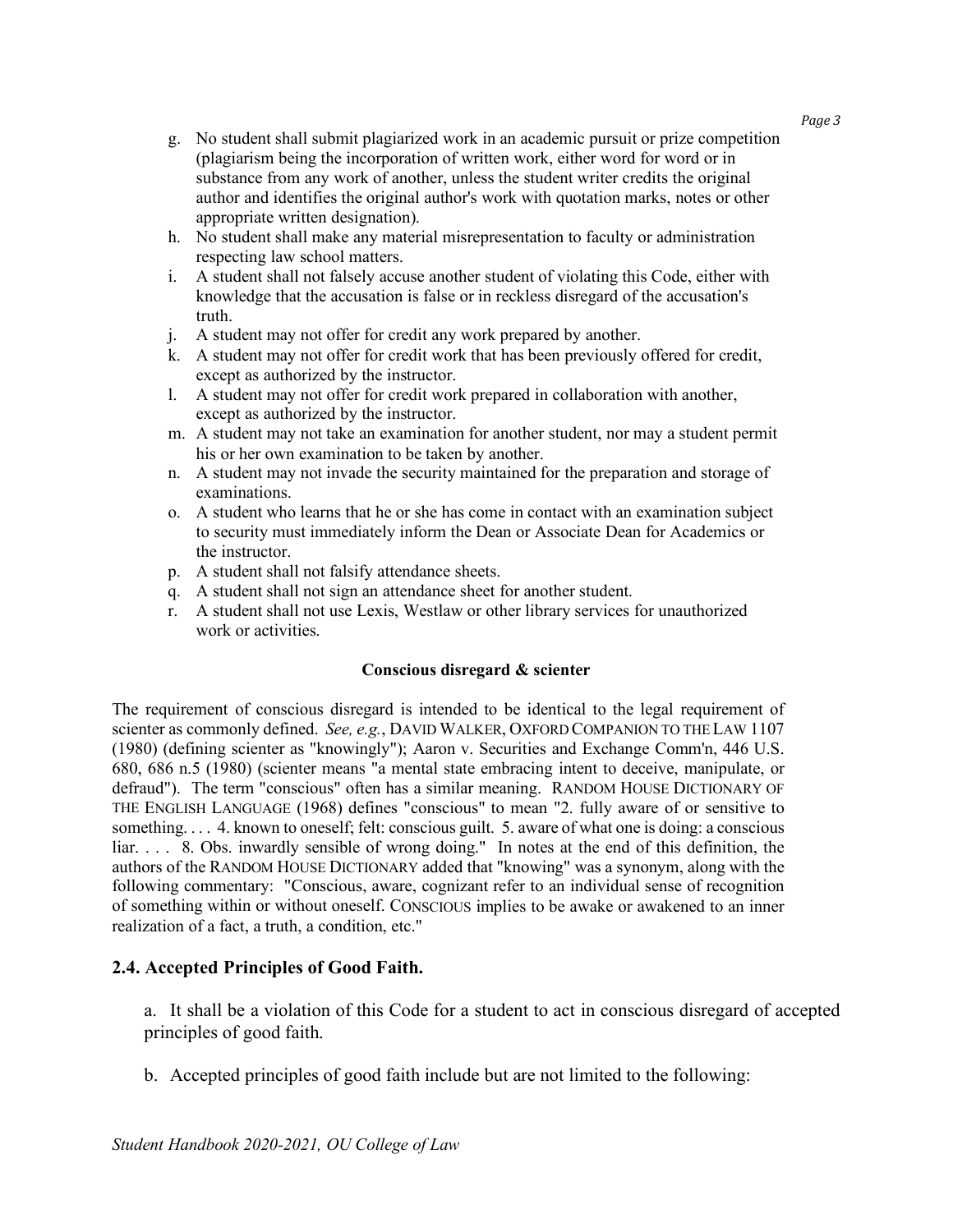i. No student shall harass any other member of the law school community.

ii. No student shall harass or retaliate or threaten to harass or retaliate against any other member of the law school community because the community member made a charge, testified, assisted or participated in any manner in an investigation, proceeding or hearing under this Code.

iii. For purposes of this subsection, harassment is:

- 1. Personal insults or "fighting words" addressed to a specific individual or individuals, which are designed to and likely to provoke an immediate breach of the peace; or
- 2. Severe and pervasive verbal or physical conduct which is directed at a specific member or members of the law school community and which is designed to inflict and is likely to inflict emotional or psychological distress on the targeted individual or individuals; or
- 3. Severe and pervasive verbal or physical conduct directed at a specific member or members of the law school community that unreasonably interferes with the work or educational performance of the targeted individual or individuals; or
- 4. Severe and pervasive verbal or physical conduct directed at a specific member or members of the law school community that creates an intimidating, hostile, or offensive environment for the targeted individual or individuals.

c. It is the intent of this section to ensure that each member of the law school community shall have the fair and equal opportunity to enjoy the benefits of association with the College without being hindered by invidious discrimination or prejudice.

d. Expressive liberty. This section does not prohibit:

i. Any person's expression of views and opinions on matters of public interest unless it is proved that the expressive conduct is a sham or mere pretext for inflicting the harms or injuries identified by subsection (b); or

ii. Expressive conduct protected from severe sanctions, punishment or other undue burdens by the Constitution of the United States or the Constitution of Oklahoma. The College reserves its rights to express views, including the right to post or publish reprimands, critical of expressive conduct believed to be unreasonable and discriminatory in character even if such conduct is otherwise protected by the Constitutions of the United States or of Oklahoma from severe sanctions, punishment and other undue burdens.

#### **2.5. Misconduct Obstructing Administration of Examinations.**

A student taking an examination must not obstruct the administration of an examination. A student must comply with all reasonable instructions and regulations of the professor and the College respecting an examination.

#### **Commentary to § 2.5**

It is impossible to list all possible applications of the principles stated in §2.5. Each regulation or rule shall provide notice to the student of prohibited conduct. If a student is guilty of conscious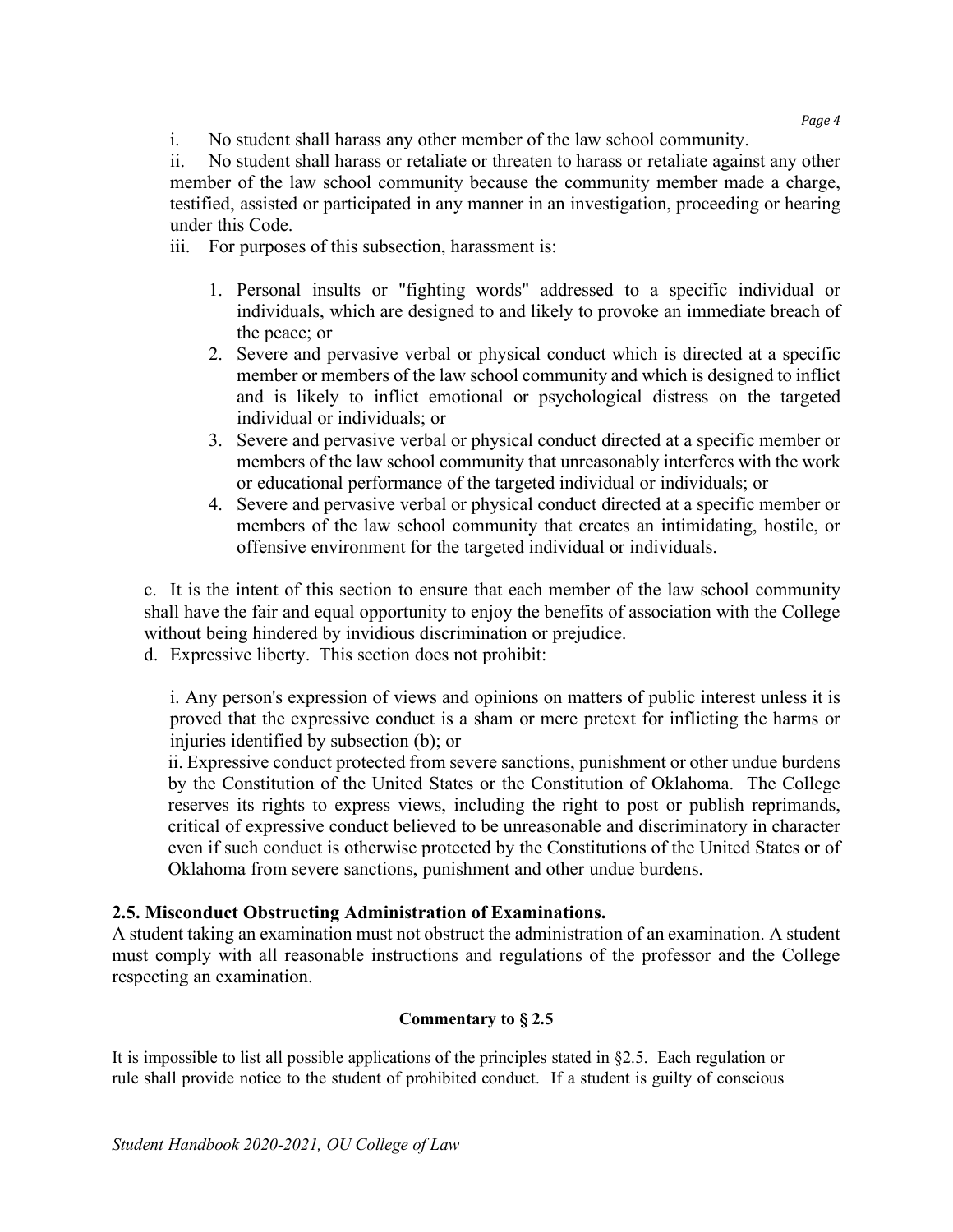disregard of a rule or regulation, the student may have violated  $\S 2.3$  of this Code. This section is designed to authorize sanctions in the absence of scienter or conscious disregard. Compliance with the principles of  $\S 2.5$  includes but is not limited to the following:

- a. A student shall not fail to turn in examination materials at the appointed time.
- b. A student shall not talk in any room during an examination except to, or at the direction of, a faculty member or other individuals administering an examination.
- c. A student shall not deliberately create an unreasonable distraction during an examination.
- d. A student shall not eat or smoke during an examination, except in rooms or areas designated.
- e. A student shall not remove an examination or examination answers from the College of Law, except with the prior approval of the instructor.
- f. A student shall not violate the rules designed to ensure that all grading of examinations is anonymous.
- g. A student shall not bring into any examination room any materials, including books, papers or notes, or any other aid of any kind, except that expressly permitted by the instructor.
- h. A student shall not violate the rules established by the administration and the faculty of the College of Law regarding the use of computers or memory typewriters during an examination.

#### **2.6. Misconduct Obstructing Enforcement of the Code.**

- a. Each student has an ethical responsibility to report any known or suspected violation of this Code to a member of the Council of Academic Responsibility or to another appropriate faculty member or administrator of the College of Law. Failure on the part of any student to satisfy this responsibility for enforcement of the Code is a violation of the Code.
- b. No student shall improperly obstruct enforcement of this Code. Compliance with this principle includes but is not limited to the following:

i. All students shall cooperate with the preliminary inquiry of the Associate Dean for Academics.

ii. A summoned student other than a defendant may not, without a reasonable excuse, fail to appear and give testimony before the Council of Academic Responsibility or the Hearing Tribunal.

iii. A student may not knowingly misrepresent material facts to the Associate Dean for Academics during a preliminary inquiry, or before the Council of Academic Responsibility or the Hearing Tribunal.

iv. A student may not fail to comply with a final order of the Hearing Tribunal.

v. No student shall request a person to refrain from voluntarily giving relevant testimony in an investigation, proceeding or hearing under this Code unless:

- 1. The student is acting as representative of an accused student pursuant to  $\S$ 2.15.d.ii. or § 2.30.d;
- 2. The person is a relative or an employee or other agent of the accused student; and

*Page 5*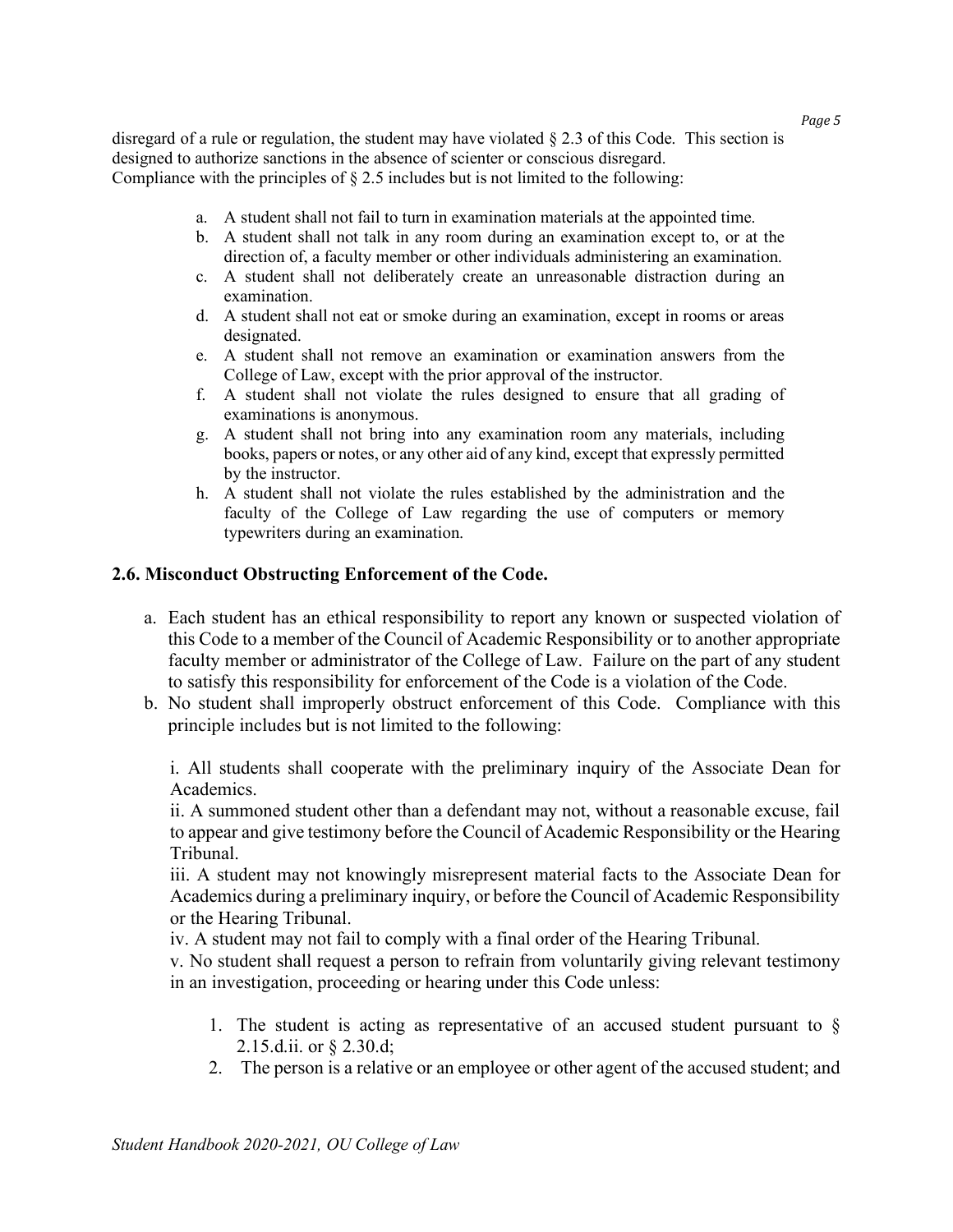*Page 6*

3. The representative reasonably believes that person's interests will not be adversely affected by refraining from giving such information.

vi. No student, whether or not acting as representative of an accused student pursuant to § 2.15.d.ii. or § 2.30.d, shall improperly obstruct access to evidence or unlawfully alter, destroy or conceal a document or other material having potential evidentiary value or counsel or assist another person to do any such act.

#### **2.7. Misconduct in Pursuit of Employment**.

a. A student may not seek to obtain unfair advantage in pursuit of employment by means of misrepresentations respecting the student's academic or professional record.

b. Conscious disregard. To establish a violation of this section, the Council must present proof of conscious disregard of accepted principles of honesty. Conscious disregard is a mental state embracing either

i. intent to deceive, manipulate or defraud;

ii. guilty knowledge; or

iii. moral awareness that the alleged conduct violated known or accepted principles of honesty.

c. Specific intent. To establish a violation of this section, the Council must present proof that the offender actively and consciously desired to obtain unfair advantage.

d. Proof of conscious disregard and specific intent. Nothing in this Code shall be construed to require a confession by the accused or any other direct evidence of conscious disregard or specific intent. Conscious disregard and specific intent may be inferred from the proven conduct of the accused and other facts and circumstances.

#### **2.8. Attendance Records.**

A student shall sign the attendance roll in a class only if present for the entire class period, except with the express permission of the professor. A student shall not sign the attendance roll for another student.

#### **2.9. Miscellaneous Principles.**

- a. A student may not possess, transfer or duplicate keys to the College of Law or to any office in the College of Law, including the law library, without proper authorization.
- b. A student violates this Code when he or she attempts or conspires to violate the Code.

## **2.10. Library.**

No other violation of library rules shall be covered by this Code, but each student shall remain subject to the rule-making authority of the law librarian, the Dean, or such other authority at the university created or empowered to deal with violations of library rules.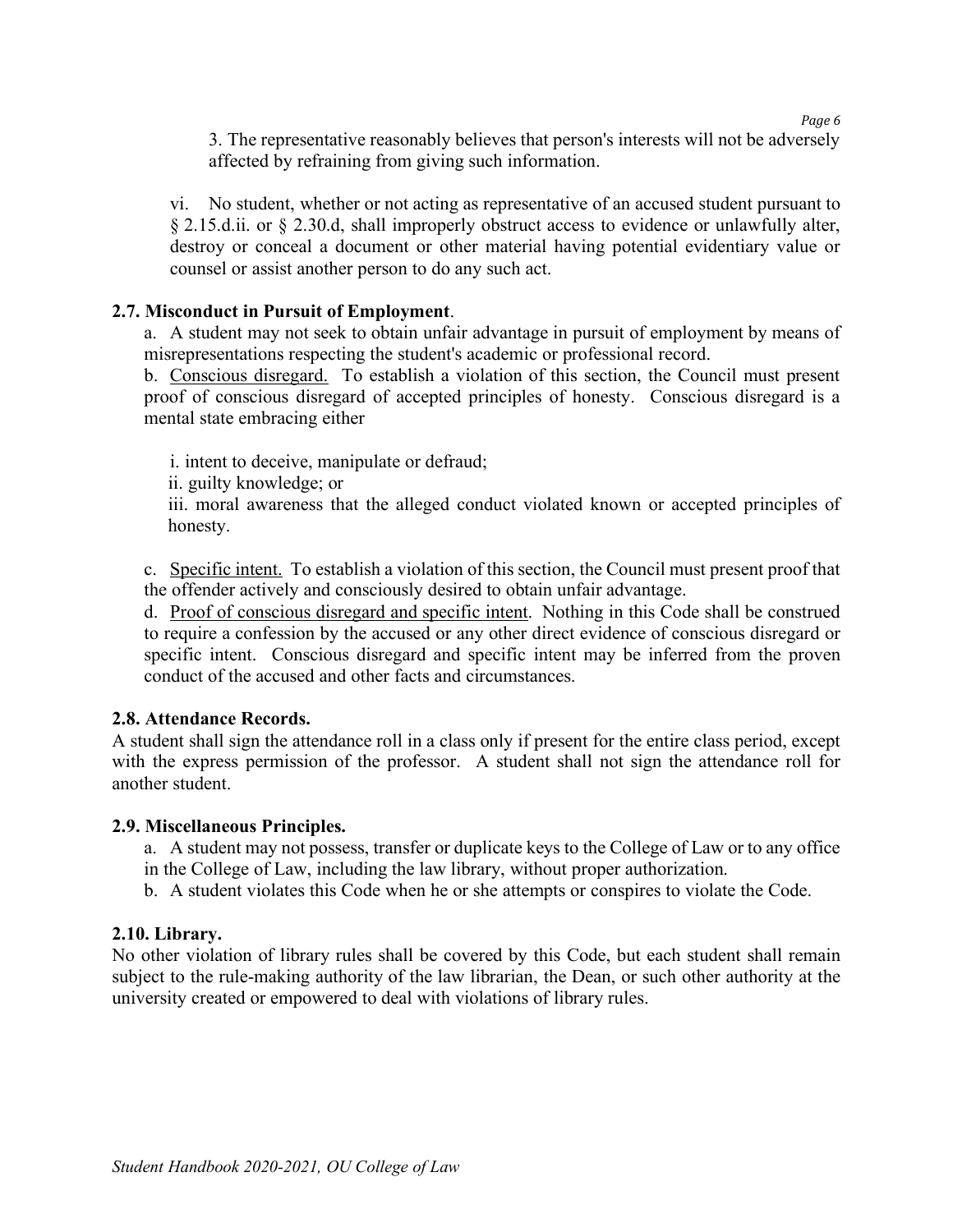#### **2.11. Recording of Classes, Conferences or Meetings.**

- a. Students are prohibited from recording, in any format, any class session, meeting, or conference with a professor without that professor's explicit permission. When recording is explicitly permitted, students shall not share or disseminate the recording in any way without the explicit permission of the professor, and the student shall abide by whatever limitations are expressed in that grant of permission, including, for example, any requirement limiting the type or amount of dissemination or mandating the ultimate destruction of the recording.
- b. Students are prohibited from recording, in any format, any meeting or conference with staff members without the participants' explicit permission. When recording is explicitly permitted, students shall not share or disseminate the recording in any way without the participants' explicit permission, and the student shall abide by whatever limitations are expressed in that grant of permission, including, for example, any requirement limiting the type or amount of dissemination or mandating the ultimate destruction of the recording.

## **Title III The Council of Academic Responsibility**

## **2.12. Preliminary Inquiry.**

- a. Upon receipt of an allegation of a Code violation or for other good cause, the Associate Dean for Academics may elect to conduct a preliminary inquiry. During the preliminary inquiry, the Associate Dean for Academics may proceed informally to gather information and to seek possible ways to resolve allegations prior to and in lieu of formal investigation.
- b. The Associate Dean for Academics may also elect to present allegations to the Council of Academic Responsibility without preliminary inquiry.
- c. The Associate Dean for Academics shall report any preliminary inquiry as well as the results of such inquiry to the Council of Academic Responsibility.
- d. After receiving the report of the Associate Dean for Academics respecting a preliminary inquiry, the Council of Academic Responsibility may

i. issue a letter of admonition;

- ii. decide to conduct a formal investigation; or
- iii dismiss the allegation without further action.

## **2.13. Duties of the Council of Academic Responsibility.**

The Council of Academic Responsibility shall take care that this Code is fully enforced. The Council's enforcement duties are to:

- a. decide whether to issue a letter of admonition after preliminary inquiry of the Associate Dean for Academics;
- b. conduct a formal investigation of alleged violations of this Code;
- c. decide whether an allegation of a Code violation shall be presented to the Hearing Tribunal;
- d. appoint a representative of the Council to prosecute a case before the Hearing Tribunal;
- e. offer such recommendations as the Council believes appropriate to the Hearing Tribunal or to the faculty respecting the matters covered by this Code;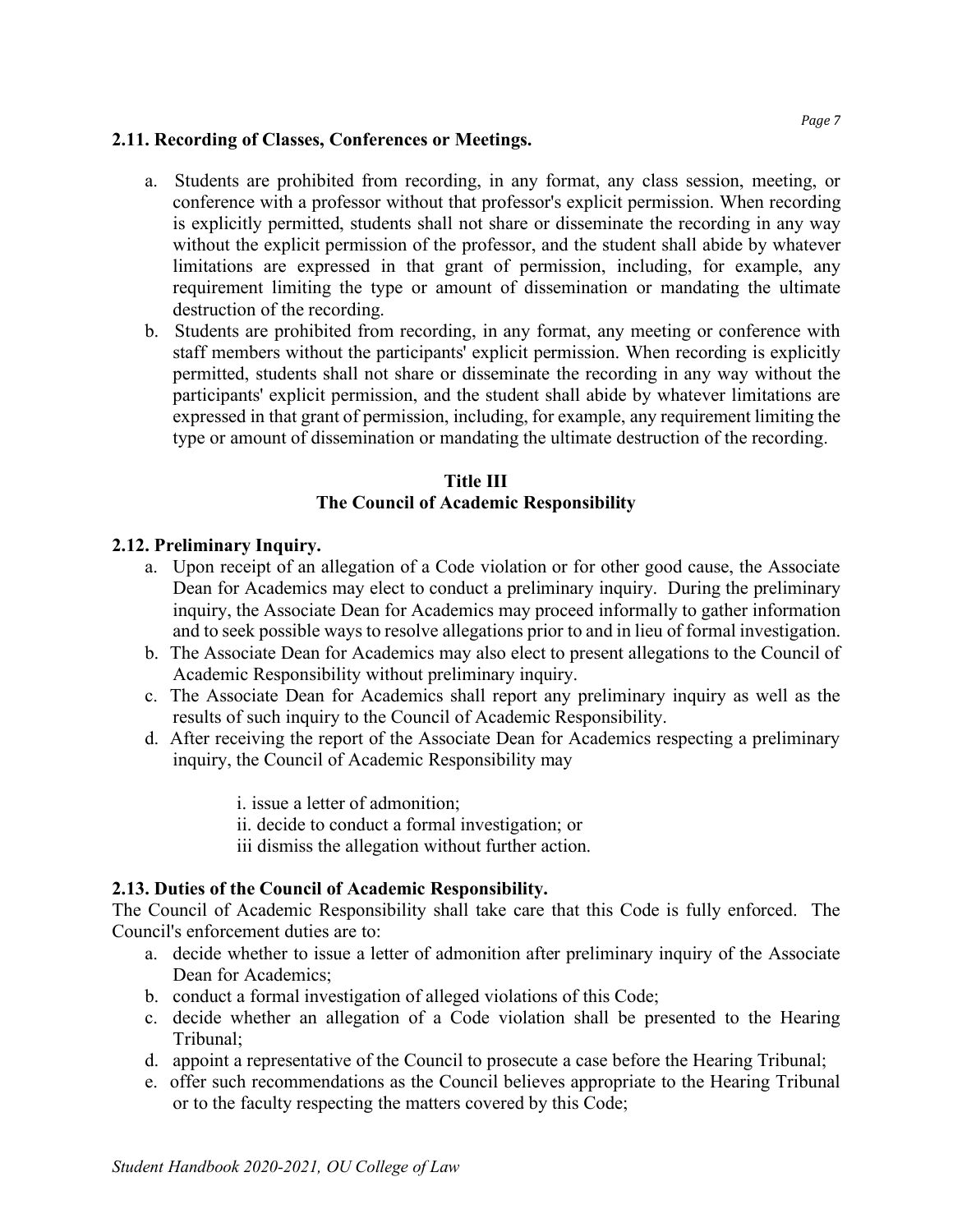- f. Notify any faculty member who has reported an alleged violation of
	- i. The results of the Council's investigation,
	- ii. The Council's decision whether to present an allegation to the Hearing Tribunal,
	- iii. The Council's recommendations to the Hearing Tribunal, and
	- iv. Any compromise or settlement proposed by or approved by the Council pursuant to § 2.20 of this Code;
- g. notify the appropriate faculty member
	- i. of any allegation of a Code violation in the faculty member's course, and ii. of all other information required by subsection (f) of this section.
- h. recommend to the Dean whether a student who has been suspended from the University through a University disciplinary procedure (other than one conducted by the College of Law) which suspension required the student to apply for readmission to the College of Law following such suspension should be readmitted in light of the nature of the charges underlying the suspicion.

## **2.14 Membership of the Council of Academic Responsibility**

- a. The Council shall consist of three members. The members are:
	- i. the Associate Dean for Academics of the College of Law or other faculty member to represent the Dean's office, except for the Dean;
	- ii. a tenured or tenure-track member of the faculty appointed by the Dean to serve for one academic year; and
	- iii. One second or third year law student appointed by the Dean from among three nominees of the Student Bar Association to serve for one academic year.
	- iv. The Dean shall also appoint one tenured or tenure-track faculty member and one student for one academic year to serve as alternate to the faculty member and student appointed pursuant to 2.14.a.ii.and iii. In the event that faculty member or student cannot serve generally or with respect to a particular case.
	- v. In the event that the faculty member or student of the Council appointed pursuant to 2.14.a.ii. or iii. And the alternate appointed pursuant to 2.14.a.iv. cannot complete his or her term of office or cannot serve with respect to a particular case, the Dean may appoint another faculty member or student either to serve with respect to a particular case or to complete the remainder of a faculty member's term.
- b. The Associate Dean for Academics or other faculty member representative of the Dean's office shall serve as chair of the Council, unless the Dean elects to designate the faculty representative as chair.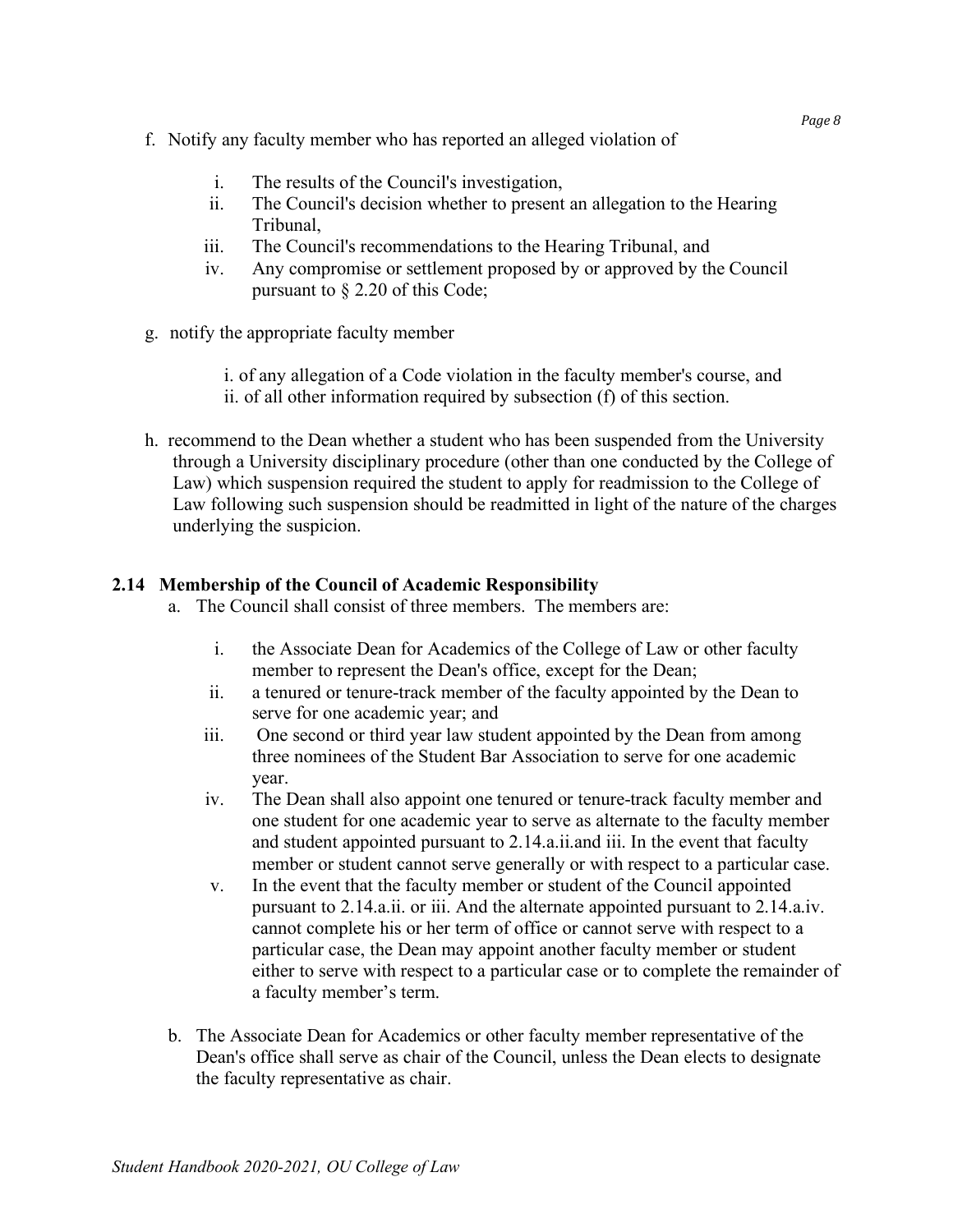c. Notwithstanding the expiration of his or her term, a member of the Council may continue to serve until final judgment is rendered in any proceeding in which that member has actively participated.

## **2.15 Formal Investigation**

- a. The Council shall meet in closed session. The members shall keep in confidence the content and nature of the meetings, except to the extent the Hearing Tribunal or another adjudicative body compels disclosure.
- b. When the Dean, Associate Dean for Academics, faculty member or Council member receives an allegation of a Code violation, he or she has the ministerial duty to notify the chair of the Council of Academic Responsibility.
- c. The chair has the ministerial duty to present any report of alleged violations to the Council. The Council shall decide by majority vote whether to conduct a formal investigation of allegations. The Council shall notify the accused student of its decision to conduct a formal investigation.
- d. During the Council's formal investigation, an accused student has no right to appear in person or by representative at any meetings of the Council unless the Council determines that such appearance is useful to its deliberations. If the Council determines that the response of the student is useful or appropriate to complete a formal investigation, and upon the request of the Council, the accused student shall make a written response which contains a full and fair disclosure of all the facts and circumstances pertaining to the respondent student's alleged misconduct unless the respondent's refusal to do so is predicated upon expressed constitutional grounds. Deliberate misrepresentation in such response shall be grounds for discipline. The failure of an accused student to answer within twenty (20) days after service of the Council's notice or inquiries, or such further time as may be granted by the chair of the Council, shall be grounds for discipline. The Council shall make such further investigation as the Council may deem appropriate before taking any action. If and only if the Council orders a response or appearance, the accused student shall have the following rights:
	- i. the right to a statement of the allegations;
	- ii. if the Council decides to permit an appearance, the right to be represented by counsel or some other representative, though not the right to have counsel or a representative supplied by the College of Law; and
	- iii. the right to present evidence.
	- e. The Council, after formal investigation, shall either:
		- i. Dismiss the case;
		- ii. Decide to prosecute the case before the Hearing Tribunal;
	- iii. Issue a letter of admonition; or
	- iv. After negotiations, enter into a settlement or compromise agreement. This decision shall be made at a formal meeting closed to the public with all members required to be present. A majority vote is required to prosecute an alleged violation before the Hearing Tribunal.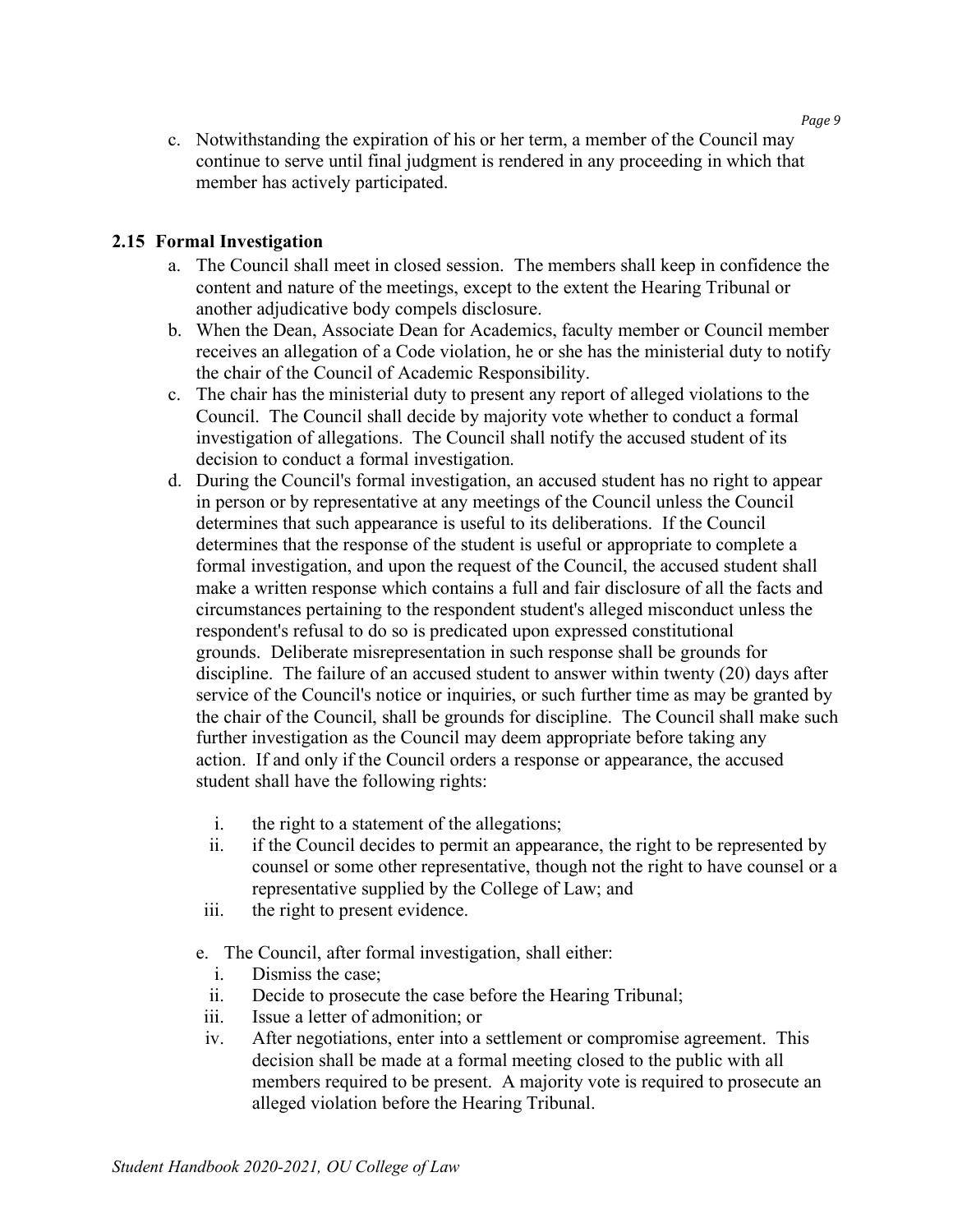- f. The Council must decide to prosecute, if at all, and give notice as hereinafter prescribed, within ninety days of receiving an allegation of a Code violation or specific information that identifies a specific student as an alleged violator, unless the student consents to an extension of time.
- g. The Council, if it decides to prosecute, shall give actual notice by delivering a formal complaint in writing to the alleged offender. This complaint shall include a statement of the allegations, but need not be in any particular form. A copy of this complaint shall also be forwarded to the chair of the Hearing Tribunal.
- h. If the Council decides not to prosecute and to dismiss a case, the Council may post a notice of its decision, but shall not disclose the identity of any accused student or witness.
	- i. The Council may adopt rules of procedure to supplement this section.

## **2.16 Duties of the Chair**

- a. The chair shall call and preside over all meetings of the Council.
- b. The chair shall also:
	- i. Present all reports of alleged violations to the Council;
	- ii. Serve written notice to alleged offenders of the time and place of appropriate hearings and of the alleged offenders' rights during a formal investigation and during proceedings before the Hearing Tribunal;
	- iii. Have the power to summon witnesses from among the University community and to subpoena documents from members of the university community, subject to other applicable laws and policies governing the university;
	- iv. Do such other things as may, in his or her judgment, be needed to enforce this Code and to effectuate the spirit and intent of this Code; and
	- v. Notify the Council of all actions taken by the chair.
- c. All orders, decisions and actions by the chair shall be subject to review by the Council.

## **2.17. Disqualifications.**

No member of the Council shall participate in any case if that member is disqualified because of a conflict of interest or any other appropriate reason.

## **2.18. Vacancies.**

Vacancies on the Council shall be filled in the manner prescribed for the position which is vacant under the terms of sections 2.14a and 2.14d.

## **2.19. Representative of the Council of Academic Responsibility.**

The Council of Academic Responsibility shall select an individual to represent the Council and to prosecute the case alleging Code violations before the Hearing Tribunal. The Council's representative may or may not be a member of the Council.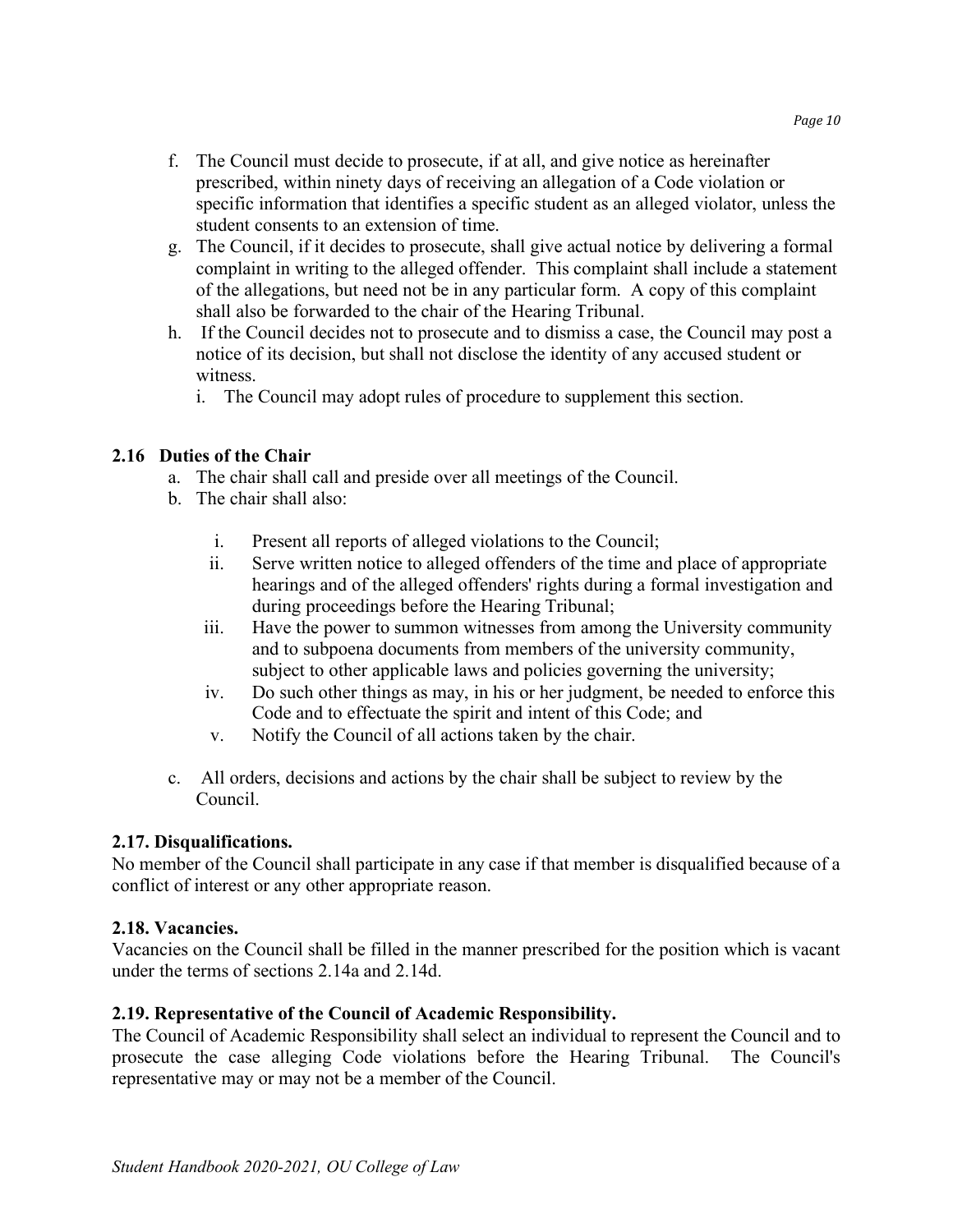#### **2.20. Compromise or Settlement of a Complaint.**

- a. Nothing in this Code shall be construed to prohibit compromise or settlement of complaints alleging violations of this Code.
- b. The Council shall have the power to approve or reject proposed compromises or settlements negotiated by the Council's representative and the representative of an accused student. If the Council's representative and the representative of an accused student agree to such a compromise or settlement, the agreement must be approved by a majority of the Council of Academic Responsibility. The Council's settlement authority exists at all stages of a case, but is subject to the following limitations:
	- i. After the Hearing Tribunal has rendered a judgment and prior to a decision by the Appeals Board, any compromise or settlement must be approved by the Hearing Tribunal;
	- ii. After the Appeals Board has rendered a judgment, any compromise or settlement must be approved by the Appeals Board.
- c. Evidence of offering to compromise or settle a complaint is not admissible to prove or disprove a violation of this Code. Evidence of conduct or statements made in compromise or settlement negotiations is likewise not admissible.

## **Title IV The Hearing Tribunal**

## **2.21. Jurisdiction.**

The Hearing Tribunal shall have jurisdiction over all cases involving allegations of Code violations. Pursuant to this jurisdiction, the Hearing Tribunal shall hold a hearing to determine whether or not this Code has been violated and to prescribe penalties or remedies of any violations.

## **2.22. Membership.**

- a. The Hearing Tribunal shall have six members. The members are:
	- i. One member of the faculty appointed by the Dean to serve as chair for two academic years;
	- ii. Two members of the faculty appointed by the Dean to serve for two academic years; and
	- i. three students appointed by the Dean from among six second-year law students nominated by the Student Bar Association to serve for one academic year or until replacements are appointed by the Dean.
- b. An alternate for each member of the Hearing Tribunal shall be appointed by the Dean to serve for one academic year.
- c. Under no circumstances shall a member or alternate of the Hearing Tribunal also be a member or alternate of the Council or the Appeals Board.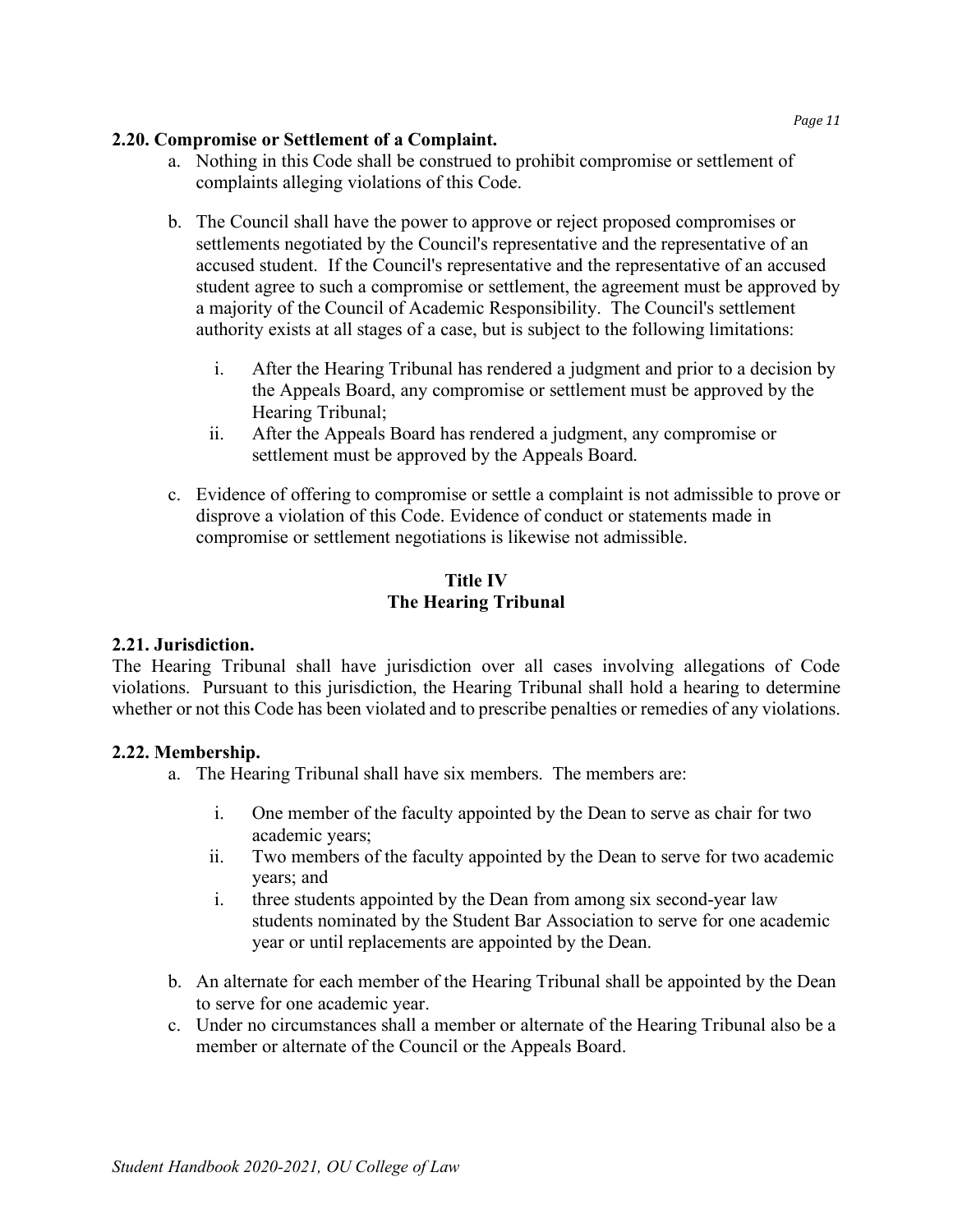- *Page 12*
- d. Notwithstanding the expiration of his or her term, a member of the Hearing Tribunal may continue to serve until final judgment is rendered in any proceeding in which that member has actively participated.
- e. Vacancies on the Hearing Tribunal shall be filled in the manner prescribed for the position which is vacant under the terms of this section.

## **2.23. Disqualifications.**

- a. No member of the Hearing Tribunal shall review any case if that member is disqualified because of conflicts of interest or other appropriate reasons.
- b. Either the representative of the Council or the accused student may request disqualification of a member of the Hearing Tribunal.
- c. Each member of the Hearing Tribunal must decide whether he or she can judge the case with fairness and objectivity.
- d. The Hearing Tribunal may, by majority vote of all members of the Hearing Tribunal other than the challenged member, disqualify a member of the Hearing Tribunal for appropriate reasons.

## **2.24. Confidentiality of Tribunal Proceedings.**

The Hearing Tribunal shall meet in closed session unless the student charged with violating the Code requests an open hearing. The members shall keep in confidence the contents and nature of the meetings unless the Appeals Board or other adjudicative body compels disclosure.

#### **2.25. Scheduling of Hearing.**

The Hearing Tribunal shall hold its initial hearing on any formal written complaint within thirty (30) calendar days of its receipt by the chair unless reasonable cause for delay is shown by the accused student or the Council's representative.

#### **2.26. Hearing Procedures.**

In conducting a hearing, the Hearing Tribunal:

- a. Shall proceed informally and provide reasonable opportunities for witnesses to be heard;
- b. shall receive all probative oral, documentary, and real evidence without regard to the legal rules of evidence, except that the Hearing Tribunal may exclude irrelevant, immaterial, and unduly repetitious evidence, and shall give effect to the rules of privilege recognized by law;
- c. Shall, on request of either the accused student or the Council's representative, exclude witnesses from the hearing when not testifying;
- d. Shall engage a court reporter to make a record of its hearings so as to enable review of its proceedings in the event of appeal;
- e. Shall presume an accused student innocent of the alleged violation until the Hearing Tribunal, four members concurring, is convinced that the student violated the Code by clear and convincing evidence;
- f. Shall decide the issue of guilt or innocence and an appropriate penalty solely on the basis of admitted evidence;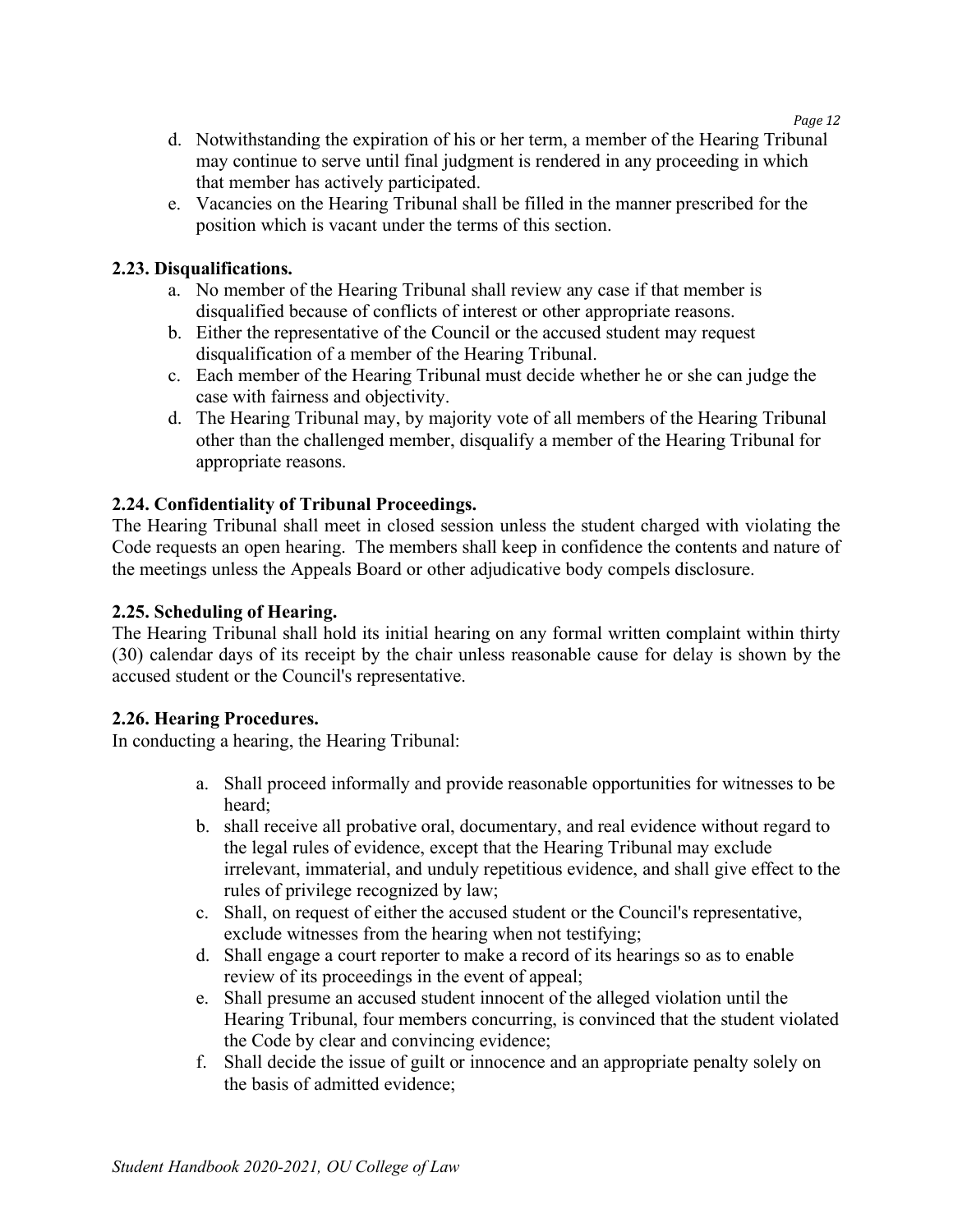- g. Shall decide the issue of guilt before determining an appropriate penalty; and shall offer the student adjudged to be guilty, at a separate hearing after a decision on the issue of guilt, an opportunity to offer evidence or argument regarding an appropriate penalty;
- h. shall not be bound to follow penalty recommendations made by the Council, and may impose any penalty authorized by this Code upon majority vote, taking into consideration the Council's recommendation, the facts of the case, the gravity of the offense, and any prior misconduct;
- i. shall state in writing, signed by each concurring member of the Hearing Tribunal, each finding of guilt or innocence and the penalty determined, if any;
- j. May write an opinion giving reasons for its decision in cases warranting an opinion; and
- k. Shall deliver a copy of the findings and opinions, if any, to the Dean, to the chair of the Council and to the accused student.

#### **2.27. Clear and Convincing Evidence.**

To prove a fact by clear and convincing evidence means to demonstrate that the existence of a disputed fact is highly probable and free from serious doubt.

#### **Commentary to § 2.27**

The adoption of the clear and convincing evidence standard by the College of Law is recognition of the importance that is placed on high ethical standards by the legal profession. A law student's interest in maintaining a reputation of honesty and integrity and, therefore, not being found to have violated this Code of Academic Responsibility is an important and substantial interest. Therefore, the Council bears the burden of proving by "clear and convincing evidence" sufficient facts to persuade the Hearing Tribunal that a violation of this Code occurred.

The definition of clear and convincing evidence is taken from Oklahoma Uniform Jury Instruction (OUJI) - Civil (2d) No. 3.2. Clear and convincing evidence is more demanding than proof by the typical civil standard of preponderance of the evidence, which is proof that a fact is more probable than not. It is less demanding than proof by the standard of "beyond a reasonable doubt," which is the standard in criminal cases. *See* Addington v. Texas, 441 U.S. 418 (1979). When determining whether the Council has presented clear and convincing evidence of guilt, the Hearing Tribunal must have a greater degree of confidence in the correctness of its factual conclusions than under the preponderance of evidence standard, but the Hearing Tribunal may have less confidence than that confidence required for decision under the beyond reasonable doubt standard.

Under Oklahoma law, clear and convincing evidence "is that measure or degree of proof which will produce in the mind of the trier of fact the firm belief or conviction as to the truth of the allegations sought to be established." *In re* C.G., 637 P.2d 66, 71 n.12 (Okla. 1981). This standard requires proof not only that the existence of a disputed fact is probable, but that it is highly probable. *See also* LEO H. WHINERY, 2 OKLAHOMA EVIDENCE: COMMENTARY ON LAW OF EVIDENCE, §§ 8.20, 8.23 (West 1994).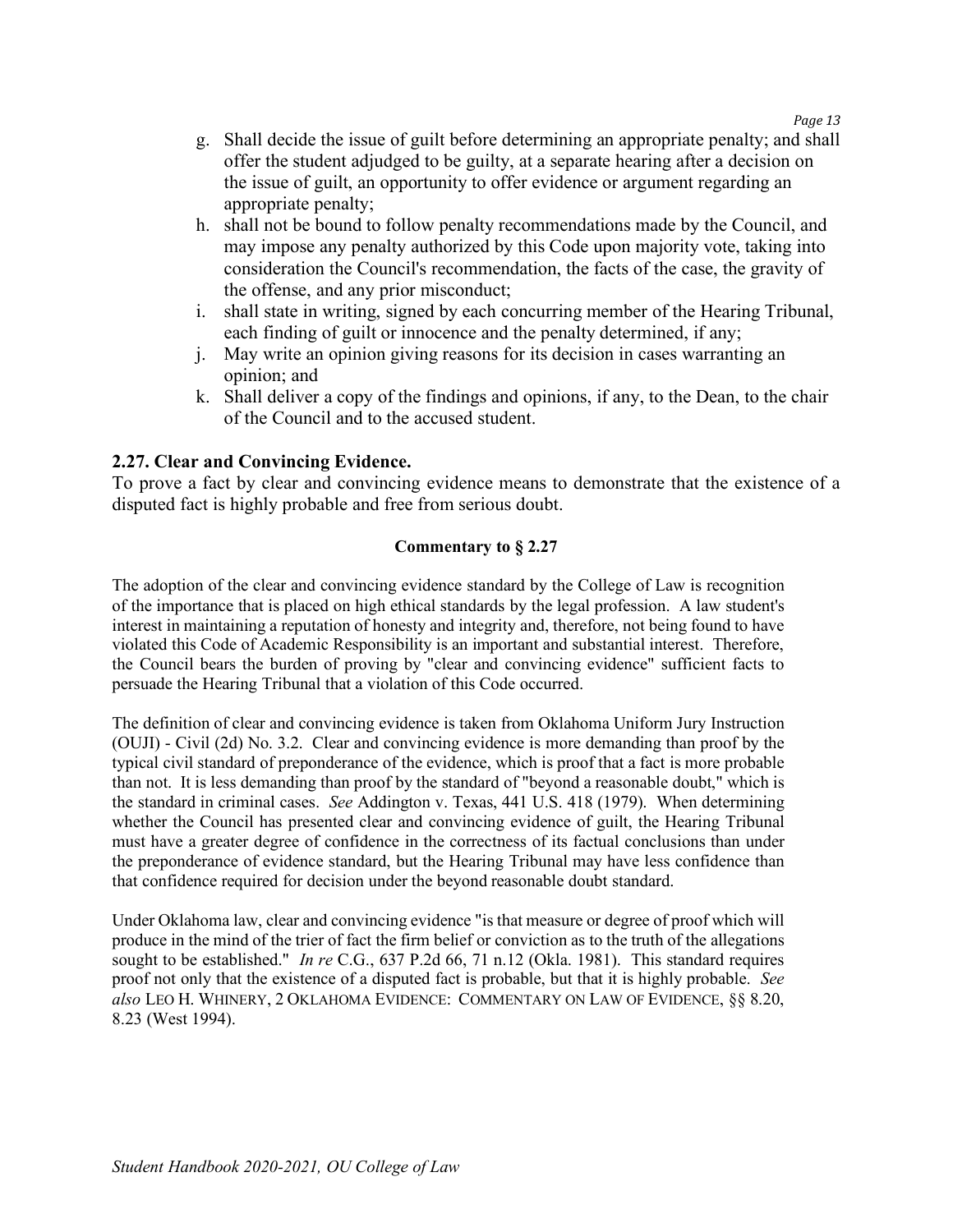### **2.28. Finality of Tribunal Decisions.**

The Hearing Tribunal's decision is final in any case not appealed.

### **2.29. Default Judgments.**

The Hearing Tribunal may proceed with a hearing and render a default judgment in any case in which a student defendant fails to appear after receiving reasonable notice of a hearing of allegations. Such a default judgment may be appealed as this Code provides, but is final if no appeal is taken.

#### **2.30. Rights of the Student before the Hearing Tribunal.**

A student accused of violating the Code has the following rights in all proceedings before the Hearing Tribunal:

- a. The right to a statement of allegations;
- b. the right to a fair hearing;
- c. the right to appear personally before the Hearing Tribunal;
- d. the right to counsel or a representative of the accused's choice (although not the right to be supplied with an attorney-at-law at the expense of the College of Law), or a representative chosen by the Hearing Tribunal from among the student body;
- e. the right to present oral, documentary or real evidence;
- f. the right to examine and cross-examine witnesses;
- g. the right to choose whether the hearing shall be open to the public, or closed and confidential;
- h. the right to be presumed innocent until the Hearing Tribunal has considered all evidence and is convinced that the student violated the Code by clear and convincing evidence;
- i. the right to a copy of the Hearing Tribunal's written decision, and opinion, if any, to be delivered or mailed as soon as practicable; and
- j. the right to waive any of these rights by notice of such waiver in writing to the Hearing Tribunal, or by failure to appear after being duly served.

## **2.31. Duties of the Chair.**

The chair of the Hearing Tribunal shall:

- a. Receive written complaints from the Council alleging violations of the Code;
- b. Set the date, time and place for hearings of the Hearing Tribunal;
- c. notify the members of the Hearing Tribunal, the Council, the accused student and other appropriate individuals, such as witnesses known to the chair, of the date, time and place of hearings;
- d. Notify the accused student of all rights before the Hearing Tribunal as provided by Section 2.30.:
- e. appoint a representative from among the student body at the request of the accused student, if the accused student is not otherwise represented, as provided in Section 2.30d.;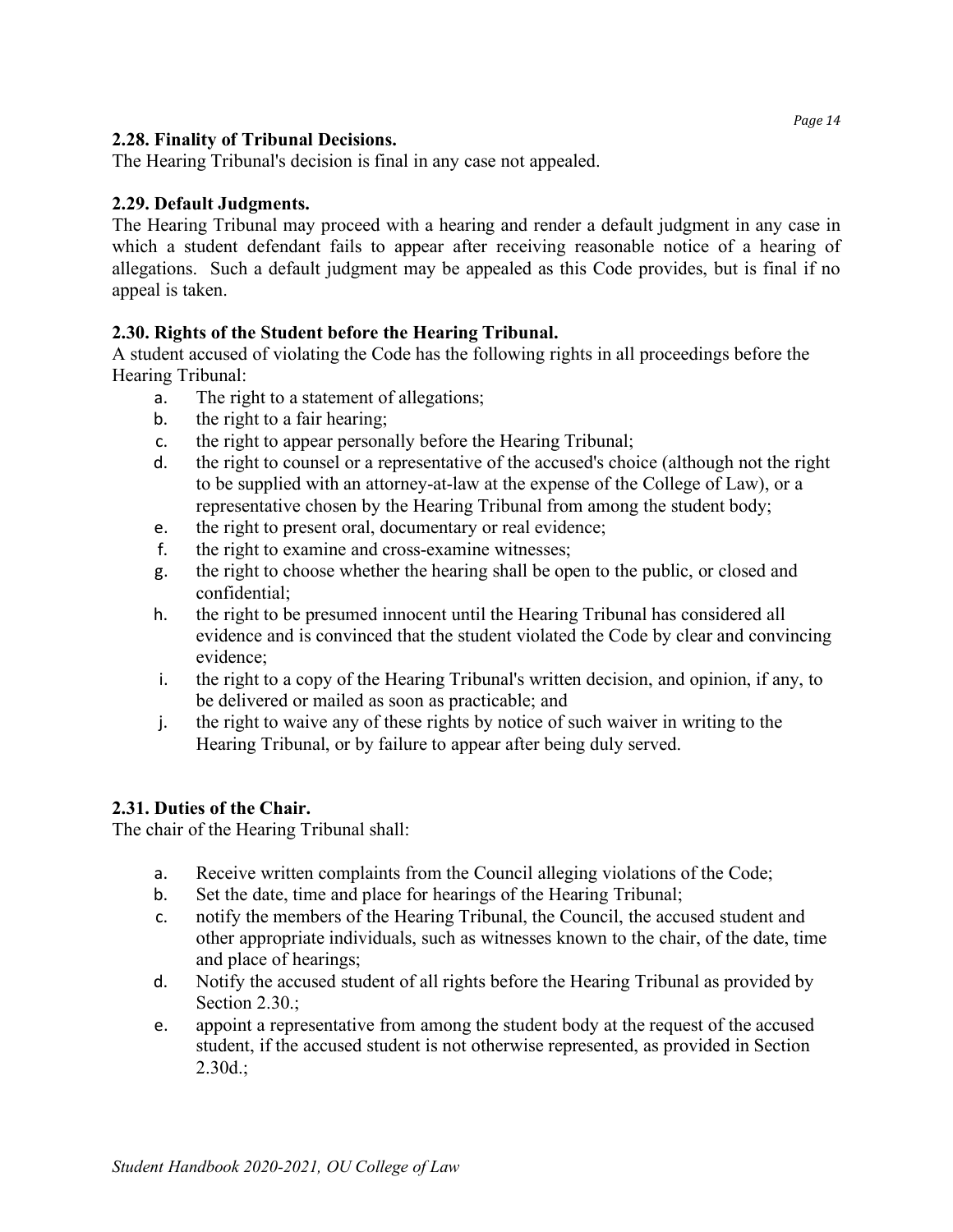- f. Have the power to summon witnesses from within the university community and to subpoena relevant documents in the possession of members of the university community, subject to other applicable laws and policies governing the university;
- g. have the power to order a prehearing conference, to be scheduled no later than five days prior to a scheduled hearing, at which the parties may be required to exchange a list of witnesses;
- h. Preside over Tribunal hearings;
- i. direct the course of hearings;
- j. Instruct the members of the Hearing Tribunal on the principles of law to be applied to a particular case;
- k. Take care that a court reporter is employed to develop a written record of tribunal proceedings;
- l. Rule on challenges, motions, pleas, and the admissibility of evidence and testimony;
- m. Assign the duty of preparing decisions and opinions and approve the final product;
- n. notify the proper persons, including the Dean, the Associate Dean for Academics and the tenured and tenure-track faculty of the Hearing Tribunal's decisions and of any penalties imposed; and
- o. take care that the final orders and decisions of the Hearing Tribunal are executed, including but not limited to directing the change of official records of a student adjudged to be guilty of a violation where such change is required by a final decision and penalty.

## **2.32. Ex Parte Communications.**

Ex parte communications with the members of the Hearing Tribunal by any party, by any member of the Council or alternate, by any student, by any witness or by any faculty member or administrative officer of the college concerning matters relevant to a case before the Hearing Tribunal are strictly prohibited. All such communications shall be disclosed by the Hearing Tribunal to the parties. Every pleading, motion, or other paper filed with the Hearing Tribunal shall be served on all other parties.

## **Title V Penalties**

## **2.33. Penalties.**

The Hearing Tribunal may impose any of the following penalties in light of the facts, the severity of the offense, mitigating circumstances and the dictates of fairness:

- a. reprimand;
- b. Probation;
- c. A monetary penalty not to exceed \$250 over and above the value of any property damage or value of any property destroyed or taken and not returned;
- d. Temporary or permanent suspension of rights or privileges deriving in whole or in part from the university;
- e. Temporary or permanent suspension of eligibility for official extracurricular activities;
- f. Temporary or permanent suspension of eligibility for any student office or honor;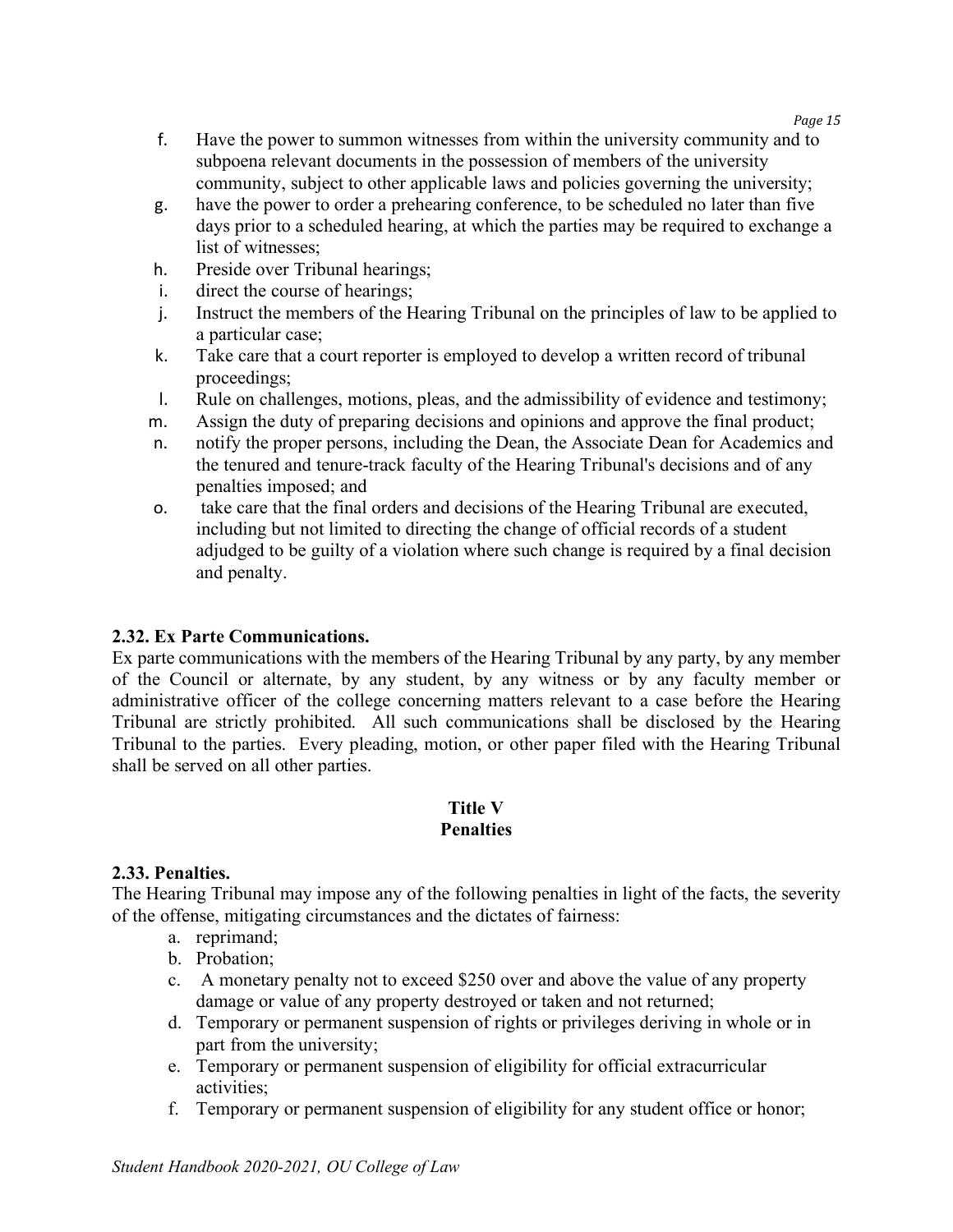- g. Cancellation of credit for scholastic work done;
- h. Reduction of the grade assigned in a course, unless the professor or instructor has exercised the right to specify a grade penalty pursuant to § 2.5;
- a. Suspension from the College of Law or the university;
- i. Prevention of an individual adjudged to be guilty of a violation from resuming student status in appropriate cases;
- j. Expulsion;
- k. Recommendation that the regents withdraw recognition of the student's degree, and that the Dean and the President take all actions appropriate upon official withdrawal of recognition;
- l. Such alternative penalties or remedies as are appropriate to a particular case, including but not limited to restitution and community service; and
- m. Any combination of the foregoing penalties which, in the judgment of the Hearing Tribunal, is deemed appropriate to punish the student for the offense or offenses committed.

## **2.34. Penalties: Definitions and Miscellaneous Provisions.**

- a. An admonition consists of a formal written warning by the Council of Academic Responsibility to be included in the student's file. The letter of admonition is a warning to the student. It is not a finding of probable cause, a finding of guilt, a penalty, or any other form of disciplinary action. An admonition is reported to bar associations or other similar entities.
- b. A reprimand is a formal written censure to be included in the student's file. The reprimand is a penalty or remedy for a violation of this Code. A reprimand is reported to bar associations or other similar entities.
- c. The College recognizes its legal duty to notify bar associations and other appropriate similar entities when a student has been found to have violated any provision of this Code.
- d. Disciplinary probation is for a definite period and indicates that further violations may result in suspension or expulsion.
- e. Cancellation of credit for scholastic work done and reduction of a grade assigned in a course are imposed only for courses in which the defendant was found guilty of academic dishonesty.
- f. A money penalty is assessed in cases such as those involving misappropriation of university property, use of university property without authorization, or abuse of or destruction of university property or of the property of a member of the law school community.
- g. Suspension from the university means that a suspended student may not receive credit at the university for work done at either this or any other educational institution during the period of suspension, except when allowed by the Hearing Tribunal.
- h. Preventing an individual adjudged to be guilty of a violation of the Code from resuming student status is the minimum penalty that shall be imposed on a person subject to this Code who is not a student at the time disciplinary proceedings are instituted and who fails to appear before the Hearing Tribunal for the hearing of a complaint against that person. This penalty is the same as the penalty of suspension from the university except that the period of the penalty continues until the affected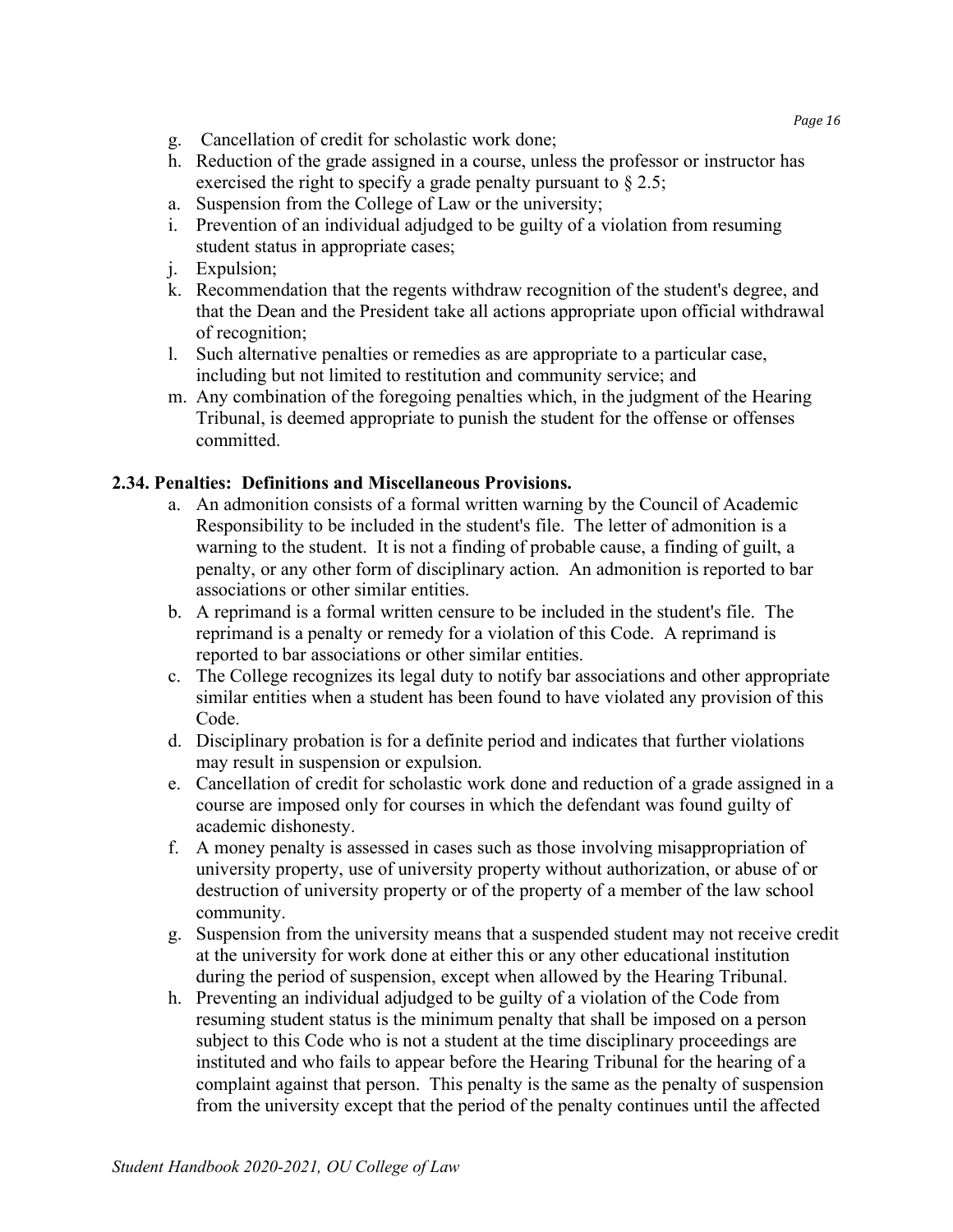individual submits to the jurisdiction of the Hearing Tribunal. Submission to this jurisdiction involves either accepting the adjudication of violation made earlier or requesting a new hearing by the Hearing Tribunal for the purpose of contesting that adjudication of violation.

i. Expulsion from the university means permanent severance from the university.

## **Title VI Appeals Board**

#### **2.35 Right of Appeal**

- a. A student adjudged to be guilty of a violation of the Code has the right to appeal to the Appeals Board of the College of Law. The Appeals Board may affirm, modify or set aside the judgment of the Hearing Tribunal.
- b. If a student is found guilty of violating the Code, the Council of Academic Responsibility may appeal or cross-appeal the judgment of the Hearing Tribunal regarding remedies ordered or penalties imposed.

#### **2.36 Membership of Appeals Board**

- a. The Appeals Board shall consist of five members.
- b. The Dean shall appoint four members of the Appeals Board from the faculty of the College of Law. Each faculty member shall serve three years. The Dean shall arrange appointments and terms of service so that one or two members are appointed each academic year for full three-year terms. The Dean shall appoint replacements for additional vacancies for either the remainder of unexpired terms or for a particular case if faculty members are unable to serve or are recused.
- c. The Student Bar Association shall designate fifteen second-year law students to serve as potential members of the Appeals Board for a one year term. The Dean shall appoint the student representative on the Appeals Board for a particular case by selection from among the potential members designated by the Student Bar Association.
- d. The Dean shall appoint one person to serve as chair from among those faculty members who served on the Appeals Board during the immediately preceding academic year. The chair shall serve for one academic year or until a replacement is appointed by the Dean.
- e. Notwithstanding the expiration of his or her term, a member of the Appeals Board may continue to serve in any case in which that member has actively participated until final judgment is rendered.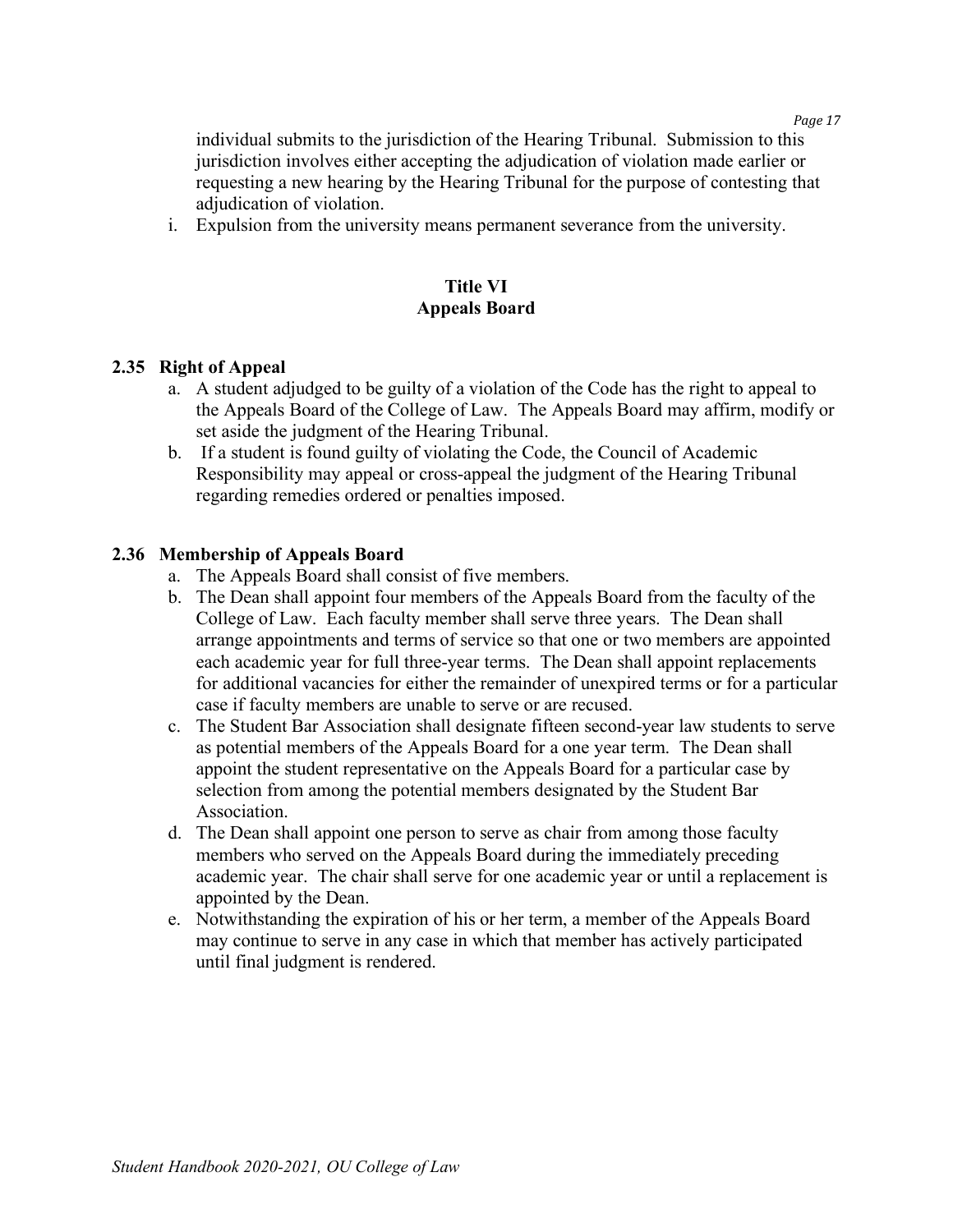#### **2.37 Disqualifications on Appeal**

- a. No person who is serving on the Council or the Hearing Tribunal shall be a member of the Appeals Board.
- b. No person who participated in the proceedings of the Council or the Hearing Tribunal in a particular case may be a member or potential member of the Appeals Board in the same case.
- c. No member of the Appeals Board shall review any case if that member is disqualified because of conflicts of interest or other appropriate reasons.
- d. Either the representative of the Council or the accused student may request disqualification of a member of the Appeals Board.
- e. Each member of the Appeals Board must decide whether he or she can judge the case with fairness and objectivity.
- f. The Appeals Board may, by majority vote of all members of the Appeals Board, disqualify a member of the Appeals Board for appropriate reasons.

## **2.38 Notice of Appeal**

Appeal is taken by giving written notice to the chair of the Appeals Board, the chair of the Hearing Tribunal and the chair of the Council within ten (10) school days after the date on which the Hearing Tribunal issues its written decision under § 2.26.i. The written notice need not be in any particular form, but must identify the student's name and the grounds for appeal.

## **2.39 Effect of Timely Appeal**

- a. Notice of appeal timely given does not suspend the imposition of penalty until the appeal is finally decided, except as follows:
	- i. A student may not be suspended or expelled while an appeal is pending;
	- ii. A student may not be required to complete community service while an appeal is pending; and
	- iii. A student may not be prevented from continuing studies or assigned work while an appeal is pending.
- b. The College shall delay graduation and other recognition of work of a student adjudged to be guilty of violating the Code despite a pending appeal, if the Hearing Tribunal has assessed a penalty delaying graduation or other recognition of work completed.

## **2.40 Preparation of Record on Appeal**

If notice of appeal is timely, the chair of the Hearing Tribunal shall prepare the record of Tribunal proceedings and deliver copies of the record to the Dean, the student appellant, the chair of the Council of Academic Responsibility and the chair of the Appeals Board. If the decision is affirmed, the appellant shall pay the cost of preparing a transcript, unless the chair of the Appeals Board determines that the student is unable to pay.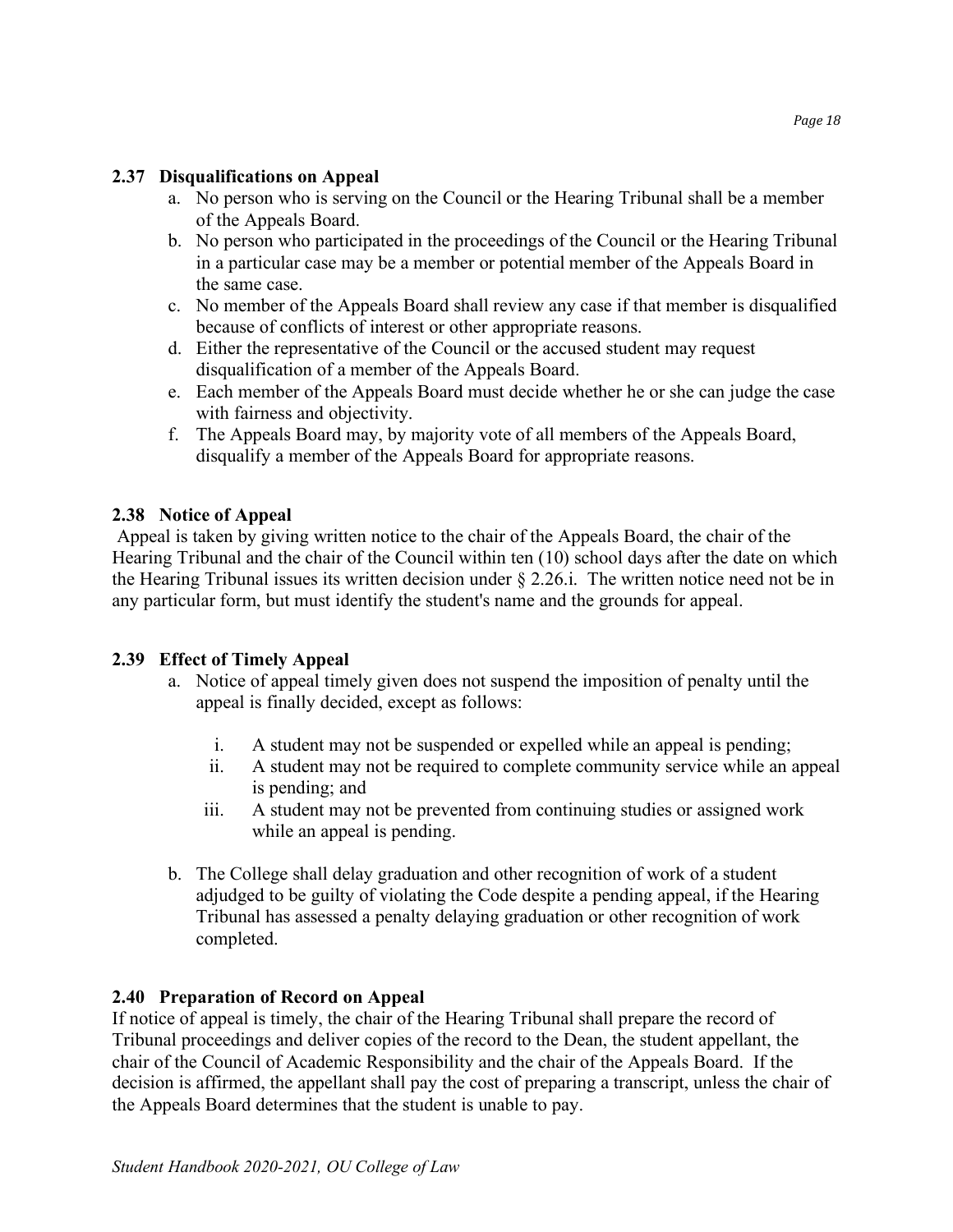### **2.41 Contents of Record on Appeal**

The record on appeal is the record of all proceedings before the Hearing Tribunal. This record is confidential and consists of:

- a. A copy of all notices to the accused student and to the Council's representative;
- b. A transcription of the hearing record, and all documentary and other evidence offered and admitted in evidence;
- c. Written motions, pleas, and any other materials considered by the Hearing Tribunal;
- d. The Hearing Tribunal's written decision; and
- e. The Hearing Tribunal's opinion, if any.

#### **2.42 Standard of Review**

- a. The Appeals Board shall consider an appeal on the basis of the record on appeal.
- b. Factual issues. The Appeals Board shall sustain the Hearing Tribunal's findings regarding disputed factual issues, unless the Appeals Board concludes that the findings were clearly erroneous. When reviewing factual determinations on the basis of the record on appeal, the Appeals Board shall consider all evidence in a light most favorable to the prevailing party and it shall not disturb the factual findings, unless the Appeals Board reaches the definite and firm conviction that a mistake has been committed. The Appeals Board may not conduct a trial de novo regarding factual issues in any case.
- c. Review of sufficiency of evidence. When the Appeals Board reviews the sufficiency of evidence supporting the Hearing Tribunal's judgment that a student violated this Code, the Appeals Board shall determine whether it was clearly erroneous for the Hearing Tribunal to conclude that all essential allegations were proven by clear and convincing evidence. The critical inquiry required by this subsection is whether a reasonable trier of fact could have found that the facts constituting the essential elements of the offense were highly probable.
- d. Legal issues. The Appeals Board shall consider all issues of law, including interpretation of the Code, de novo.
- e. Remedies or penalties. The decision of the Hearing Tribunal regarding penalties or remedies shall be affirmed, unless the Appeals Board concludes that the penalties and remedies constituted an abuse of discretion.
- f. Mixed questions of law and fact. If the Appeals Board reviews a mixed question of law and fact, the clearly erroneous standard of subsection (b) is appropriate, if the Appeals Board concludes that the question involves primarily a factual inquiry. If, however, the Appeals Board concludes that the mixed question primarily involves the consideration of legal issues, then de novo review is appropriate.

#### **2.43 Oral Argument on Appeal**

The student appellant and the Council's representative may request in writing an opportunity to appear and present argument before the Appeals Board. Oral argument on appeal before the Appeals Board shall be scheduled no more than twenty (20) school days following a timely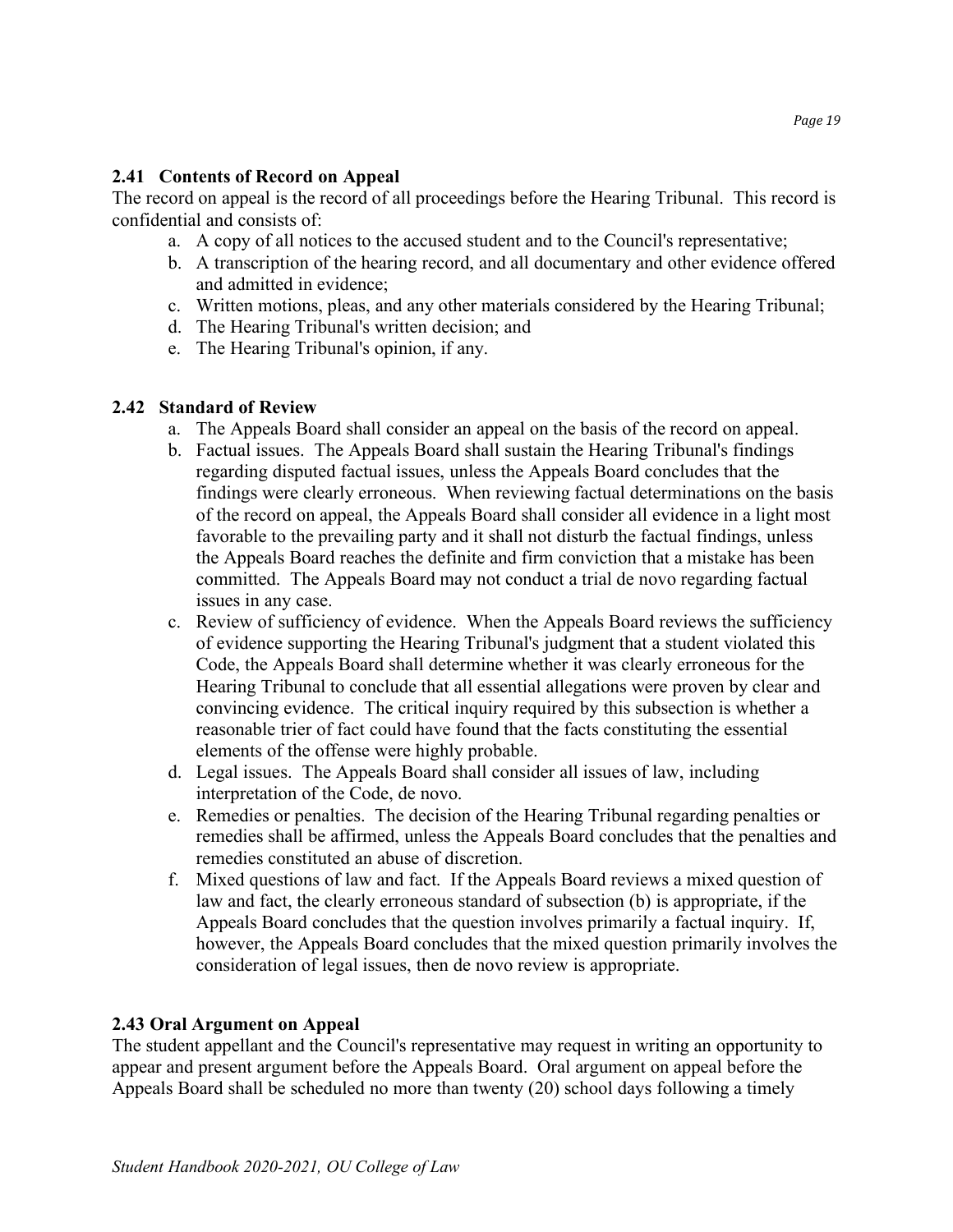*Page 20*

notice of appeal, unless the chair of the Appeals Board grants an extension of time for good cause. The student appellant may appear by a representative consistent with §2.30.d. Ordinarily, oral argument for a party appearing before the Appeals Board should last no longer than one-half hour.

#### **2.44 Finality**

The decision of the Appeals Board shall be final within the College of Law. There is no appeal to the faculty of the College of Law or to the Dean of the College of Law.

#### **2.45 Appeal to the President**

A decision of the Appeals Board may be appealed to the President of the University of Oklahoma, if the Appeals Board's decision affirms or approves any penalty or remedy under §2.33 other than a reprimand. The President's decision shall be final. Pending appeal to the President, the decision of the Appeals Board may be stayed in whole or in part by the Dean.

#### **2.46 Confidentiality of Appeals Board Proceedings**

The Appeals Board shall meet in closed session unless the student charged with violating the Code requests an open hearing. The members shall keep in confidence the contents and nature of the meetings unless the President or other adjudicative body compels disclosure.

## **Title VII Powers and Duties of the College of Law**

#### **2.47 Jurisdiction**

- a. The Associate Dean for Academics, the Council of Academic Responsibility, the Hearing Tribunal and the Appeals Board shall have subject matter and personal jurisdiction to investigate and resolve any and all allegations of Code violations brought against students and former students according to the provisions of this Code.
- b. A student who is discovered to have made misrepresentations to law school officials during the process of applying for admission to law school shall not be subject to the provisions of this Code, but shall be subject to expulsion or other appropriate discipline by the Dean and Admissions Committee of the College of Law.

#### **2.48 Academic Regulations**

Nothing in this Code shall be construed to restrict the powers and duties of the faculty and administration of the College of Law to adopt reasonable rules and regulations to protect the integrity and fairness of all examinations, academic programs, academic evaluations and competitions.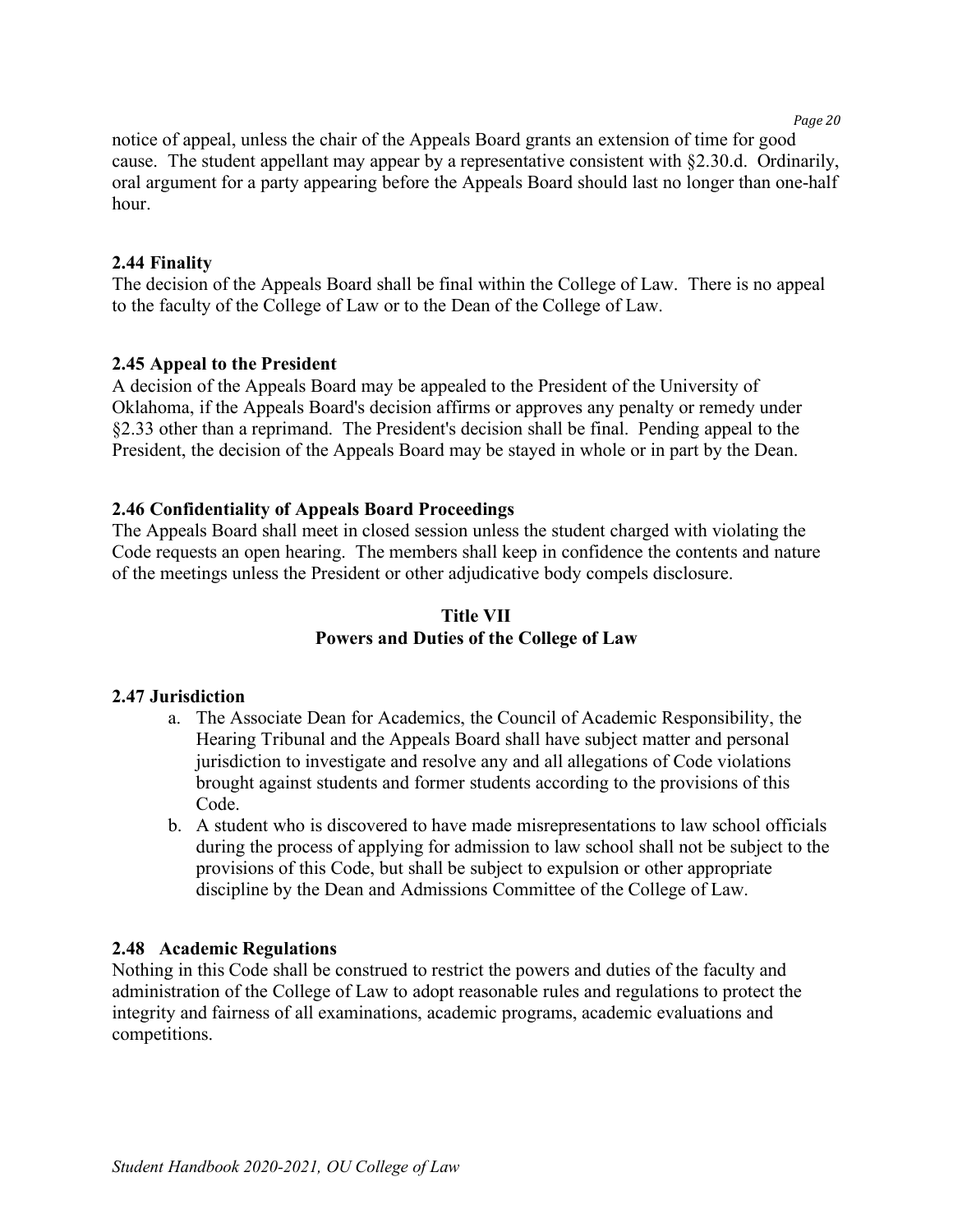#### **2.49 Faculty Duties**

- a. A professor or instructor who observes or is notified of an alleged violation of this Code in a particular course shall have the academic freedom to specify a grade penalty to be imposed after and only if the student involved is found guilty by the Hearing Tribunal, defaults in the responsibility to respond to allegations, or admits the allegations. The professor or instructor may specify a grade penalty by notifying the Associate Dean for Academics in writing at any appropriate time prior to the final decision of the Hearing Tribunal.
- b. A professor or instructor shall assign a grade, to be effective after an accused student has been found not guilty of violating this Code, on the basis of legitimate and adequate academic grounds independent of any allegation or belief that a student violated the Code. Ordinarily and to the extent feasible, while a case involving allegations of Code violations is pending, a professor or instructor should complete grading of an accused student's examination or other academic work. Also, to the extent feasible, the College and professor should take care to attempt to preserve the anonymity of the student's examination in compliance with the College's grading policy. It is understood that the discovery of an alleged violation may compromise the anonymity of grading. The professor or instructor should assign a grade other than a specified grade penalty governed by subsection (a) of this section according to the College's schedule for reporting grades.
- c. The College may implement any reasonable procedure for reporting and recording a grade for a student accused of violating this Code while proceedings are pending.

#### **2.50 Notice to the Law School Community**

Each academic year, the office of the Dean shall publish or post a list of cases occurring in the previous five academic years. The list shall include cases in which students were found guilty of violations of this Code, cases in which students were found not guilty of violations, and cases which were settled by negotiated agreement. This list shall include a summary description of penalties imposed or remedies ordered for violations. The office of the Dean shall take care to redact any information that would identify students accused or adjudged guilty, but the College assumes no responsibility for unintended identification of students beyond that imposed by law.